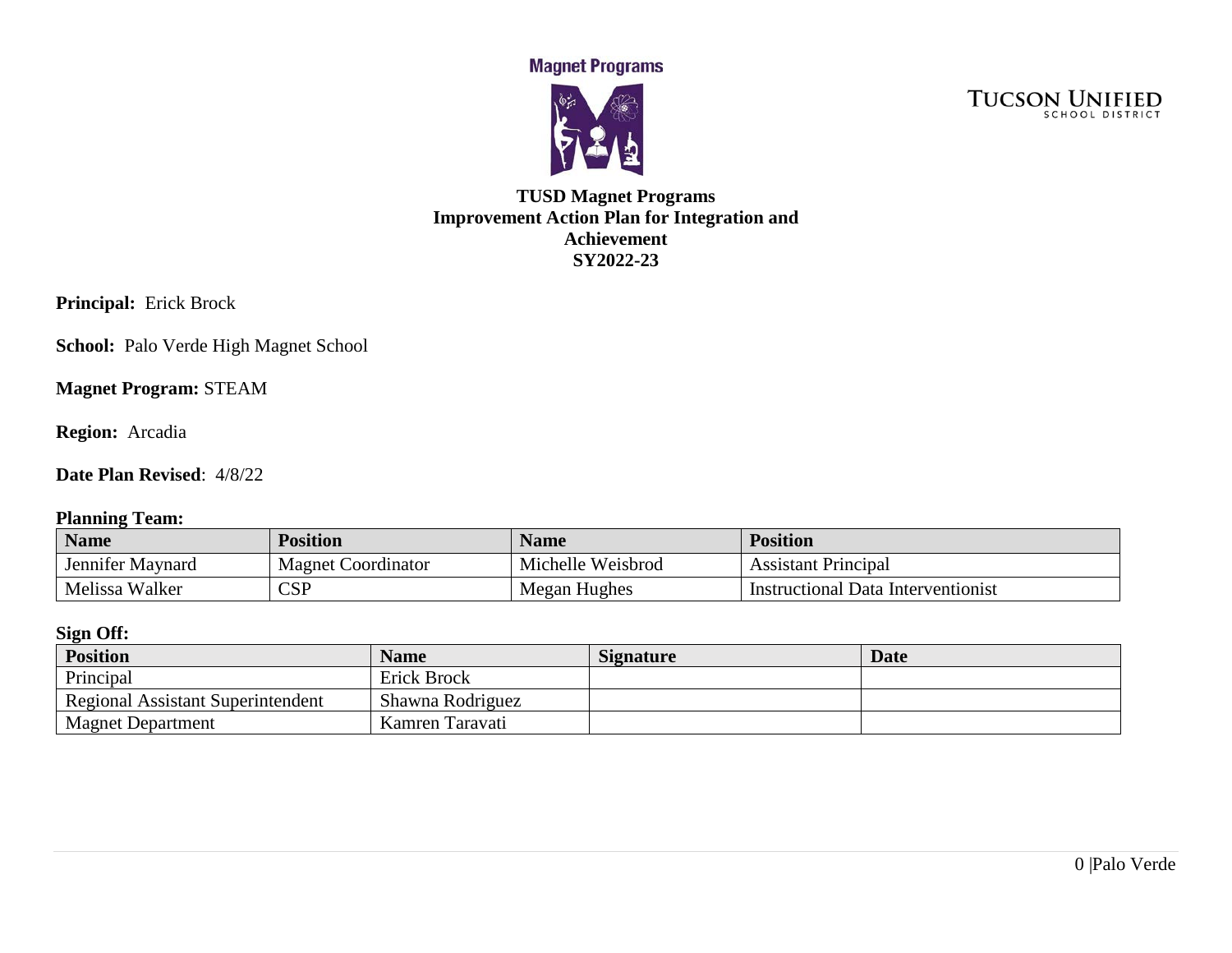#### **I. Magnet School Profile (page 2)**

- A. Mission
- B. School Summary
- C. Vision
- D. Core Values
- E. School Profile
- F. Achievement Data

#### **II. Goals for Magnet School Effectiveness (page 8)**

- A. Integration
- B. Achievement
- C. Academic Achievement for African American and Latino Students

## **III. Integration (page 10)**

- A. Gaps in Integration
- B. SMART Goal for Integration
- C. Goal Attainment
	- 1. Strategies to Achieve SMART Goal
	- 2. Action Steps to Implement Strategies

### **IV**. **Overall Student Achievement (page 14)**

- A. Gaps in Student Achievement
- B. SMART Goals for Overall Student Achievement
- C. Goal Attainment
	- 1. Strategies to Achieve SMART Goals
	- 2. Action Steps to Implement Strategies

### **V. Academic Performance for African American and Latino Students, (page 23)**

- A. Gaps in USP subgroups performance (African American and Latino)
- B. SMART Goals for Reducing Achievement Gaps
- C. Goal Attainment
	- 1. Strategies to Achieve SMART Goals
	- 2. Action Steps to Implement Strategies

# **VI**. **Magnet School Budget (page 28)**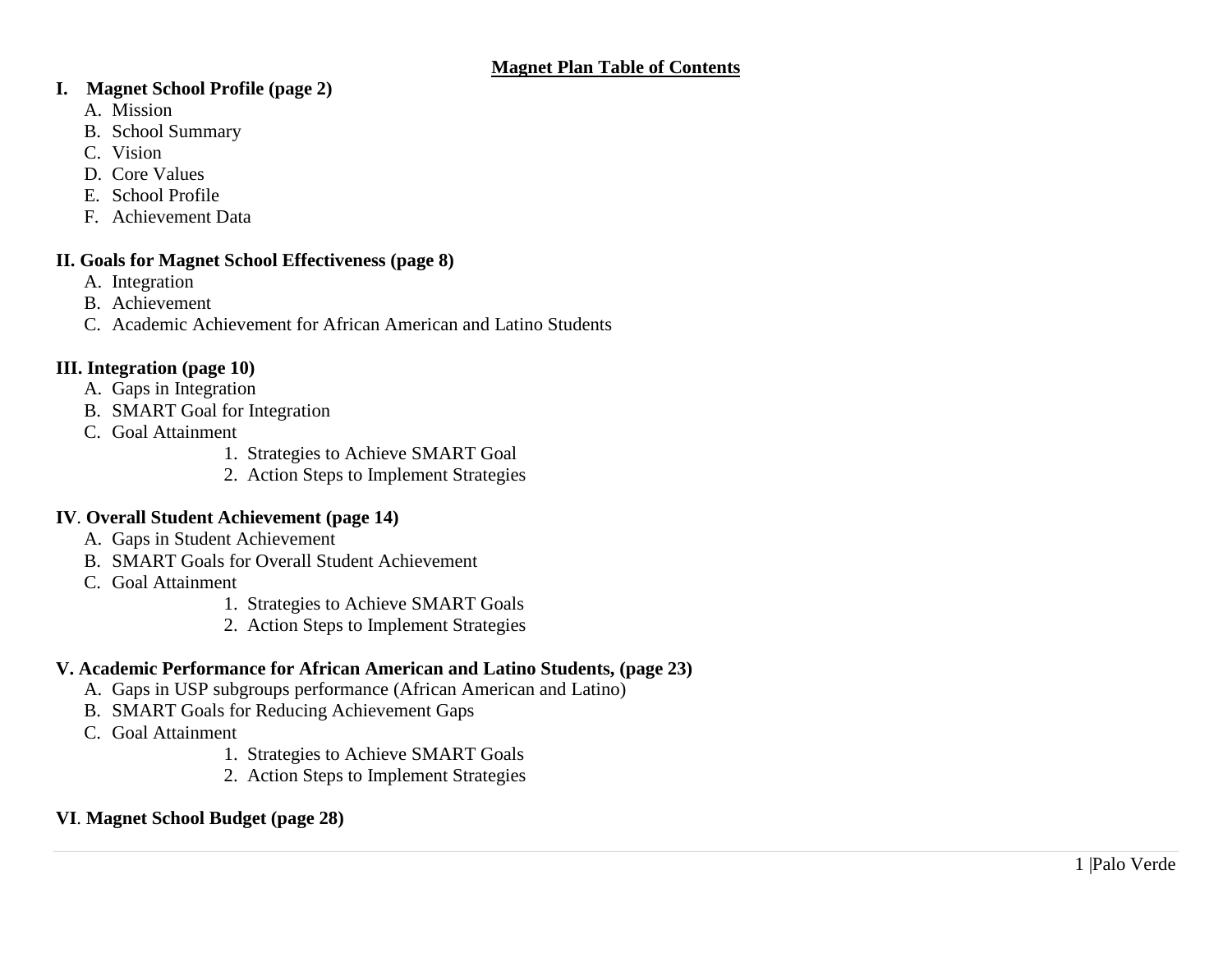#### **I. Magnet School Profile**

#### **A. Mission**

The purpose of Palo Verde High Magnet School is to provide high quality instruction which creatively integrates STEAM into all curricula. We will provide a safe and encouraging environment where students, staff, families, and the larger community are bound together in a climate where diversity is appreciated. We are here to promote supportive, engaging, and challenging avenues that will lead students toward postsecondary education, lifelong learning, and a successful quality of life.

#### **B. School Summary**

Palo Verde High Magnet School is currently a C-rated, integrated school. Palo Verde's programmatic theme is STEAM (Science, Technology, Engineering, Arts, and Math). The STEAM programming is implemented through a variety of course offerings and is devoted to helping all students consistently achieve the highest possible competence, not only is core academic subjects, but also in all the disciplines of STEAM. Palo Verde's goal is to utilize STEAM courses to prepare students for life-long learning by fostering skills, knowledge, critical thinking abilities, a sense of community, and creativity.

One of the pillars of Palo Verde's STEAM Program is their Career and Technical Education (CTE) Program, which includes Engineering, Computer Science, Film & TV, Digital Communications, and Sports Medicine. Students will learn to apply Science, Technology, Engineering, Arts, and Math concepts to current technologies and tools, as they learn about the different disciplines and opportunities with the fields of Engineering. Engineering students will have the ability to experience Engineering in both electrical and embedded software design by utilizing a robotics theme. During Computer Science courses, students will learn fundamentals of computing, including problem solving, working with data, understanding the internet, cybersecurity, and programming. Our Film and TV program prepares students to work in a variety of positions within the broadcast news, film, and television industries. Students in this program will have the opportunity to earn industry certification. In addition to our CTE Program, we offer many Fine Arts options. Some of these courses include Theater Arts, Orchestra, Band, Jazz Band, Studio Art, Clay, Piano, Choir, Drawing & Painting, and Dance. Our students also have the opportunity to take classes ranging from, Marine Biology, Forensics, Chemistry, Biology, Anatomy, and Earth Science. Palo Verde prides itself on offering many Advanced Placement (AP) courses, as well as Dual Enrollment options.  We also have a strong partnership with JTED, which helps our students get ahead in their future career choices.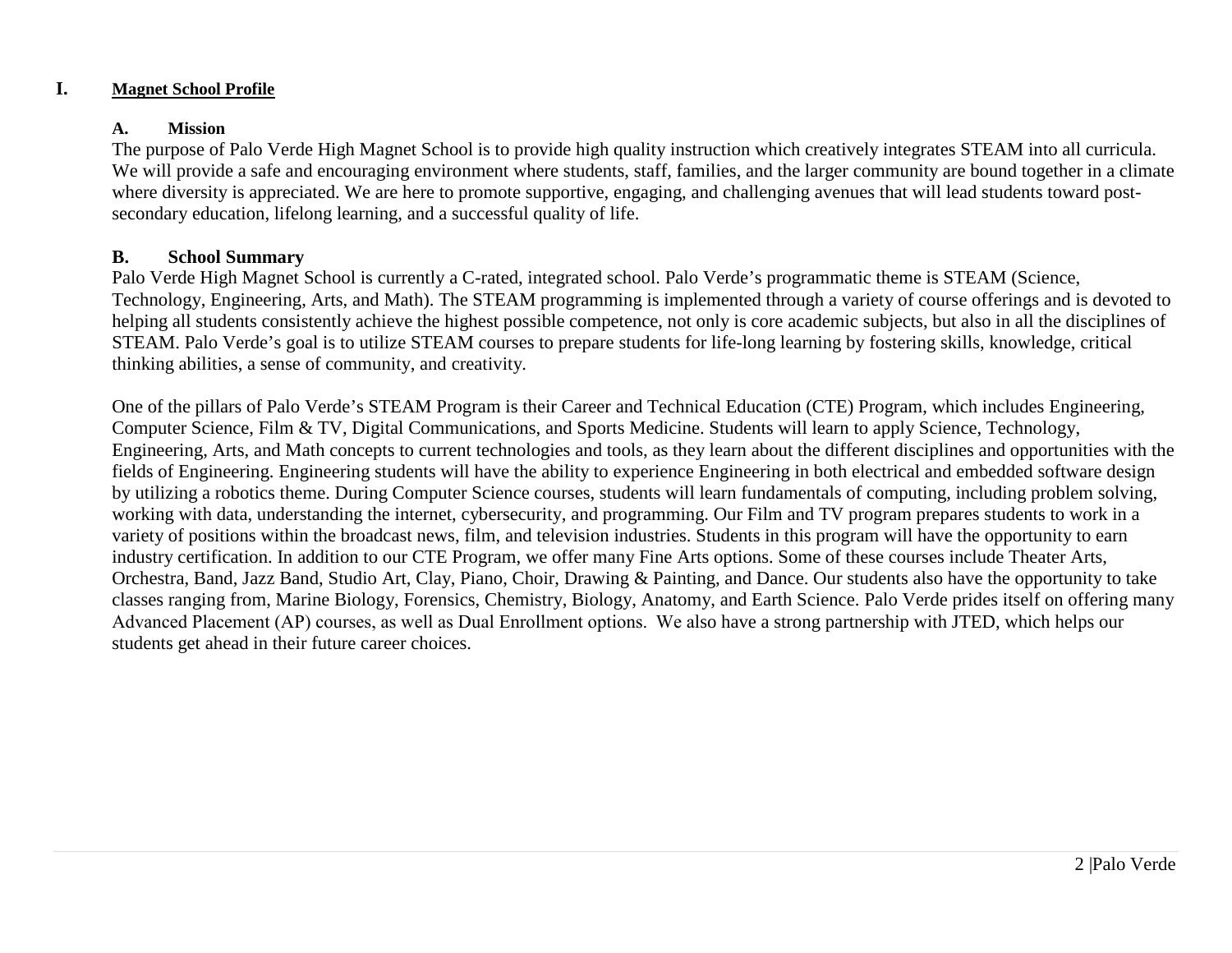At Palo Verde, our main Exceptional Education Inclusion/Co-op model provides a fluid teaching style between the general education teacher and the ExEd teacher, where students interact with both teachers equally. Both teachers take turns delivering all or part of lessons and roam the room supporting all students. Some teachers employ other models, where one teacher within the co-op will take a small group of students to another location to work on scaffolding. Some teachers focus on certain students within the classroom. For all of these models which occur at PV, each cooperating pair are provided with time near at the beginning of the school year, as well as throughout the year during PD and other co-op pair decided times to discuss the aspects and specifics of the class and content area. Most, if not all of, our coop pairs have attended coop/inclusion training provided with the district which provided them with the time to further discuss their teaching philosophies and styles. Furthermore, each ExEd teacher within the co-op pair are provided the opportunity during master schedule creation to choose the teacher they work best with, which provides them additional time to discuss logistics and philosophies. Co-op teachers are supported by both the CSP and the ExEd Department chair, as well as teachers both in the ExEd department and content areas.

Palo Verde adheres and enforces all aspects of IDEA, including general education teacher attendance to IEP meetings, using accommodations in classes, and state and federal compliance and fidelity in writing and implementing IEP plans. IEPs are reviewed annually, and we have one of the highest percentages of general education teacher attendance to meetings. Case managers monitor their students' progress and communicate with those teachers monthly and review the students' progress toward their goals on a quarterly basis. All goals are measurable and quantifiable, and are reported as such, and sent as a progress report to parents each quarter.

#### **C. Vision**

The vision of Palo Verde High Magnet is to graduate all students and to prepare them with skills, knowledge, and critical thinking abilities that can be applied to a choice of college, university, technical program, or career path, in order for them to compete and succeed in a global economy.

#### **D. Core Values**

At Palo Verde High Magnet School, all stakeholders hold high expectations and high standards in order to promote student success. We participate in shared decision making guided by what is best for our students and is aligned to our vision and our mission. We participate in collaboration and professional development based on data and research. We value every student as both an individual and as a member of a larger society, while all stakeholders work in collaboration to further student achievement and academic excellence. We value a safe, secure, and clean school environment that supports and encourages learning.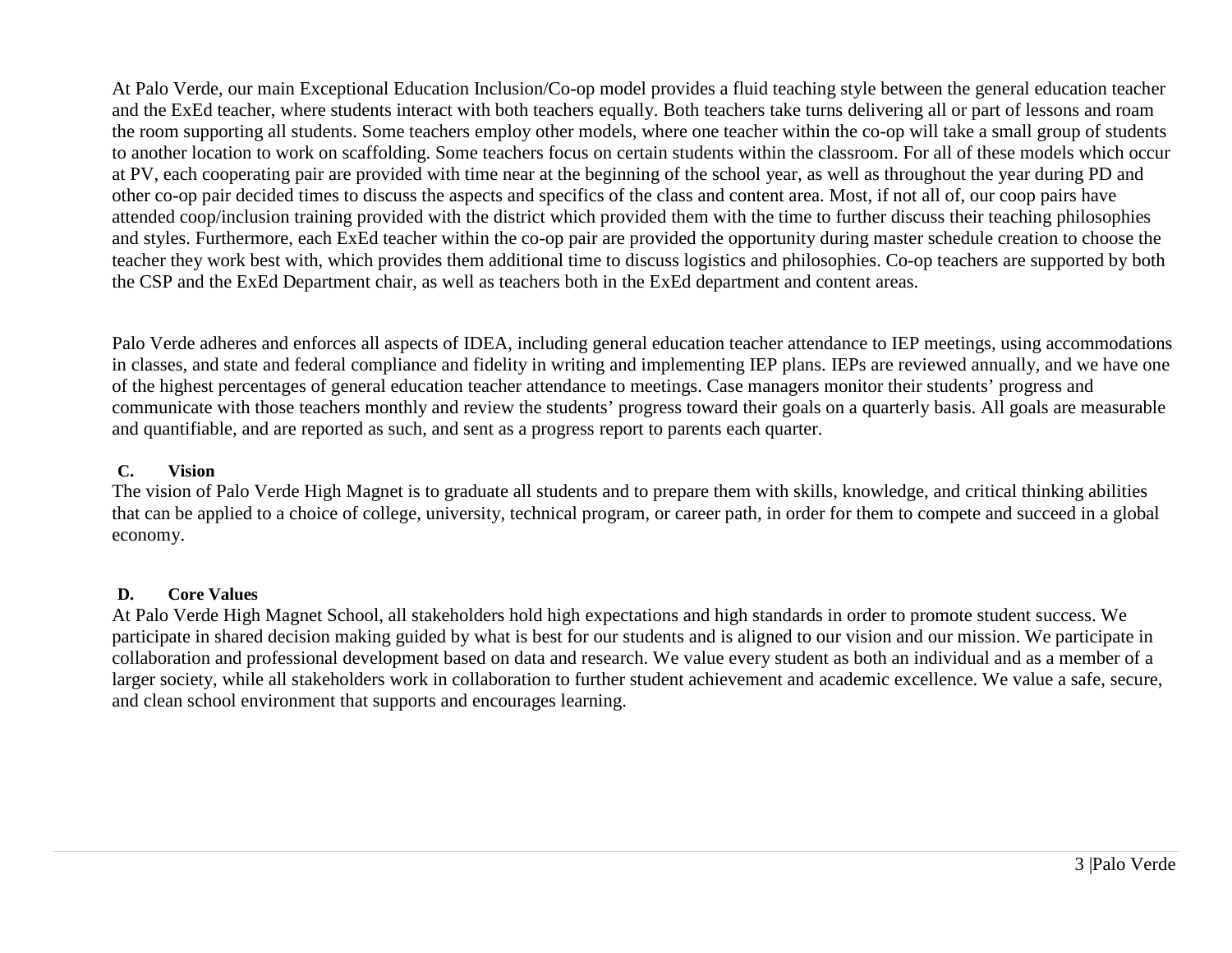#### **E. School Profile**

| 2018-19 Letter Grade | 2020-21 Integration Status | <b>Magnet Theme</b> |
|----------------------|----------------------------|---------------------|
|                      | Integrated                 | STEAM               |

| <b>Student Profile</b>    |                       |                            |                                        |                          |                                                      |  |  |  |
|---------------------------|-----------------------|----------------------------|----------------------------------------|--------------------------|------------------------------------------------------|--|--|--|
| <b>Mobility</b><br>(Rate) | Absenteeism<br>(Rate) | <b>Promotion</b><br>(Rate) | <b>F&amp;RL</b><br>(% of FRL Students) | EL<br>(% of EL Students) | Ex Ed<br>$\frac{6}{6}$ of Ex Ed<br><b>Students</b> ) |  |  |  |
|                           |                       |                            | 56.75%                                 | 17%                      | 26.4%                                                |  |  |  |

|                              |           | <b>School Integration Profile (USP Ethnicity)</b>  |                         |                                                         |        |                           |                     |                           |                 |                      |                  |               |              |
|------------------------------|-----------|----------------------------------------------------|-------------------------|---------------------------------------------------------|--------|---------------------------|---------------------|---------------------------|-----------------|----------------------|------------------|---------------|--------------|
| <b>Enrollment</b>            |           | White                                              | <b>African American</b> |                                                         |        | <b>Hispanic/Latino</b>    |                     | <b>Native</b><br>American | <b>Islander</b> | <b>Asian/Pacific</b> | Multi-<br>Racial |               | <b>Total</b> |
|                              | N         | $\frac{0}{0}$                                      | N                       | $\frac{0}{0}$                                           | N      | $\frac{0}{0}$             | N                   | $\frac{0}{0}$             | N               | $\frac{0}{0}$        | N                | $\frac{0}{0}$ | N            |
| 2021-22 Palo<br><b>Verde</b> | 178       | 27%                                                |                         |                                                         |        |                           |                     | 2%                        | 21              | 3%                   | 30               | 4%            |              |
| <b>Enrollment</b>            |           |                                                    | 126                     | 19%                                                     | 298    | 45%<br>% non-neighborhood | 15                  |                           |                 |                      |                  |               | 668          |
|                              |           | USP Integration Range $+/-15%$ District HS Avg     |                         |                                                         |        |                           |                     |                           |                 |                      |                  |               |              |
|                              | $6 - 37%$ |                                                    |                         | $\mathbf{0}$<br>$0 - 18%$<br>45-70%<br>$0 - 24%$<br>18% |        |                           | $\mathbf{0}$<br>18% |                           |                 |                      |                  |               |              |
|                              |           | Future Integration Range $+/-25\%$ District HS Avg |                         |                                                         |        |                           |                     |                           |                 |                      |                  |               |              |
|                              | $0-47%$   |                                                    | $0 - 34\%$              |                                                         | 35-70% | $0 - 28%$                 | $\mathbf{0}$<br>28% | $\mathbf{0}$<br>28%       |                 |                      |                  |               |              |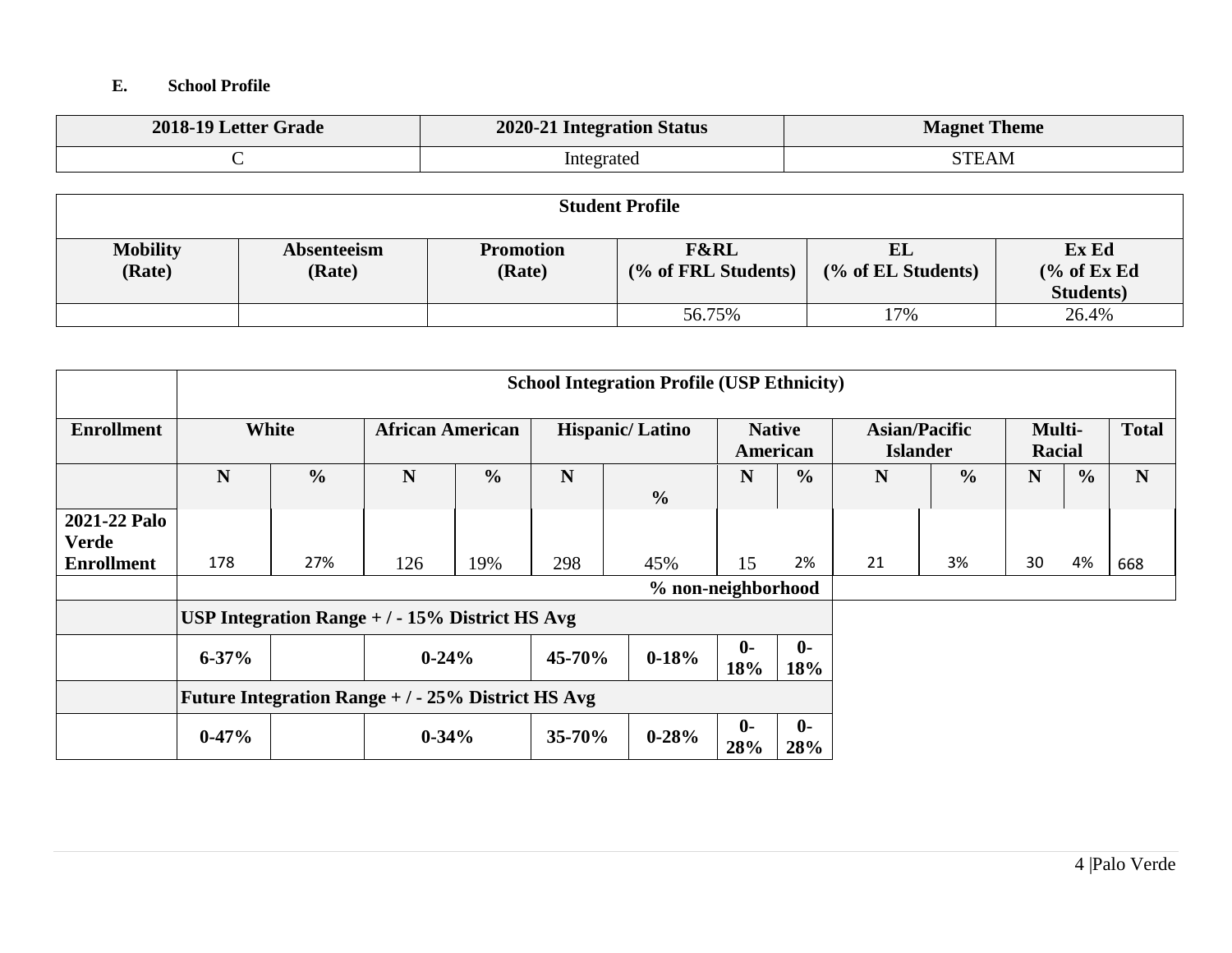# **F. Achievement Data**

| 2 Years of AzMERIT TUSD Math Data Grades 9-11 |             |               |              |             |               |              |  |  |  |
|-----------------------------------------------|-------------|---------------|--------------|-------------|---------------|--------------|--|--|--|
| Math                                          | 2017 Alg. I | 2017 Geometry | 2017 Alg. II | 2018 Alg. I | 2018 Geometry | 2018 Alg. II |  |  |  |
| District Avg                                  | 29%         | 22%           | 17%          | 29%         | 27%           | 22%          |  |  |  |
| <b>State Avg</b>                              | 39%         | 34%           | 34%          | 39%         | 37%           | 34%          |  |  |  |
| Palo Verde High                               | 14%         | 13%           | 8%           | 19%         | 16%           | 10%          |  |  |  |

| 2 Years of AzMERIT TUSD ELA Data Grades 9-11 |            |             |             |            |             |             |  |  |  |
|----------------------------------------------|------------|-------------|-------------|------------|-------------|-------------|--|--|--|
| <b>ELA</b>                                   | 2017 Gr. 9 | 2017 Gr. 10 | 2017 Gr. 11 | 2018 Gr. 9 | 2018 Gr. 10 | 2018 Gr. 11 |  |  |  |
| District Avg.                                | 26%        | 24%         | 21%         | 31%        | 28%         | 26%         |  |  |  |
| State Avg.                                   | 36%        | 31%         | 26%         | 41%        | 33%         | 29%         |  |  |  |
| Palo Verde High                              | 14%        | 17%         | 15%         | 24%        | 18%         | 10%         |  |  |  |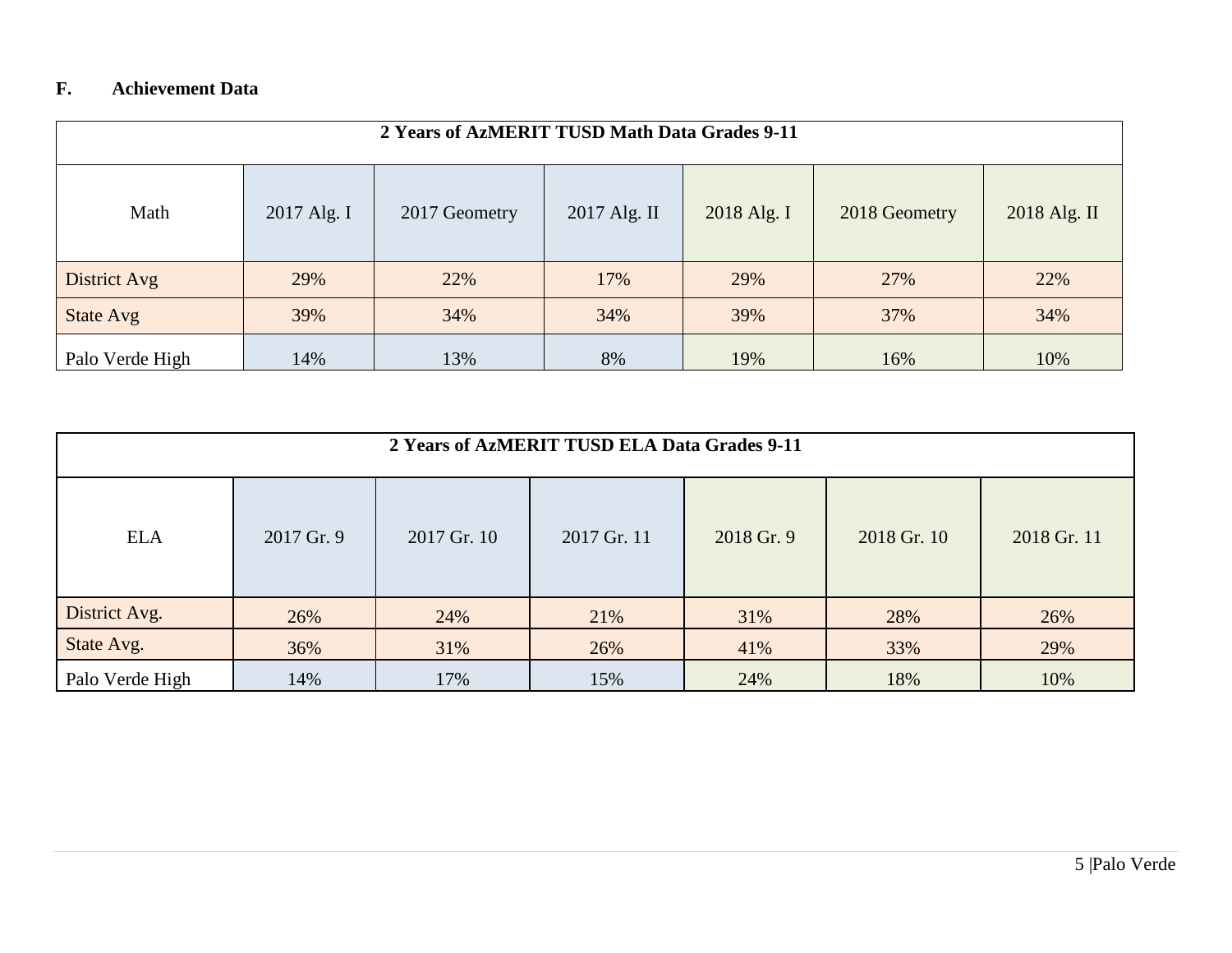<span id="page-6-0"></span>

| <b>Palo Verde</b><br>2018-19 ACT Average Scale Score by USP Ethnicity <sup>1</sup> |         |       |         |         |  |  |  |  |  |
|------------------------------------------------------------------------------------|---------|-------|---------|---------|--|--|--|--|--|
| <b>USP</b> Ethnicity                                                               | English | Math  | Reading | Science |  |  |  |  |  |
| White                                                                              | 17.98   | 18.91 | 18.89   | 17.81   |  |  |  |  |  |
| African American                                                                   | 13.38   | 15.77 | 14.30   | 14.34   |  |  |  |  |  |
| Hispanic                                                                           | 14.64   | 16.82 | 15.73   | 16.74   |  |  |  |  |  |
| Native American                                                                    | 13.50   | 15.25 | 16.25   | 16.00   |  |  |  |  |  |
| Asian-PI                                                                           | 12.30   | 16.20 | 14.40   | 16.00   |  |  |  |  |  |
| Multi-Racial                                                                       | 13.67   | 16.11 | 13.78   | 15.56   |  |  |  |  |  |
| All                                                                                | 14.99   | 17.00 | 16.04   | 16.43   |  |  |  |  |  |

 $\frac{1}{1}$  $1$  In 2016, the Arizona state legislature enacted A.R.S. 15-741.02, which required the state Department of Education to offer a menu of alternative assessments in addition to the statewide achievement test (at that time, AzMERIT). For high schools, the alternative measures adopted by the state pursuant to the new statute included the ACT, the SAT, and others of less universal applicability. Simultaneously, the state Department of Education reported that it intended to revise the AzMERIT test, and that the new contract for the test would be for only two years with the plan thereafter to transition all high school testing to a national test such as the ACT or SAT. This plan raised the prospect that the new state administered achievement test would include national test choices or AzMERIT in 2018-19, and then change again two years later. Accordingly, beginning in 2018-19 year, the District elected to move to the ACT test, in the hopes that this change would provide a continuously available measure which is carefully normed on a national basis to compare year-over-year, to allow meaningful analysis of achievement data over time, for purposes of measuring gaps, trends, and improvements.

However, in 2019, the federal Department of Education notified the state that the menu of alternative measures did not comply with the federal Every Student Succeeds Act (ESSA) law that requires all schools to take the same statewide assessment for academic accountability, and denied Arizona's request for a waiver. Thus, in 2019-20, all districts would have been required to return to the current statewide achievement test, which by then had switched from AzMERIT to AzM2. However, in 2019-20, no statewide achievement test was administered by the state. In 2020-21, AzM2 testing was offered but voluntary, and only 26% of eligible high school students district-wide took the test because of the state requirement of in-person testing during the pandemic (low participation was also a statewide issue). For 2021-22, the state has adopted the ACT Aspire for 9th grade and the ACT for 11th grade as required state tests. Accordingly, the District has no reliable way to compare achievement year over year, as there is no way to compare test results across AzMERIT (administered spring 2018), ACT (11th grade only, administered spring 2019), the voluntary but low participation AzM2 administered in spring 2021(10th grade only), and the ACT Aspire (9th grade only) and ACT (11th grade only) administered in 2022. The different test types and different grades assessed makes measurement of gaps, trends, setting goals, and results across these time periods effectively impossible in any meaningful way, through no fault of the District.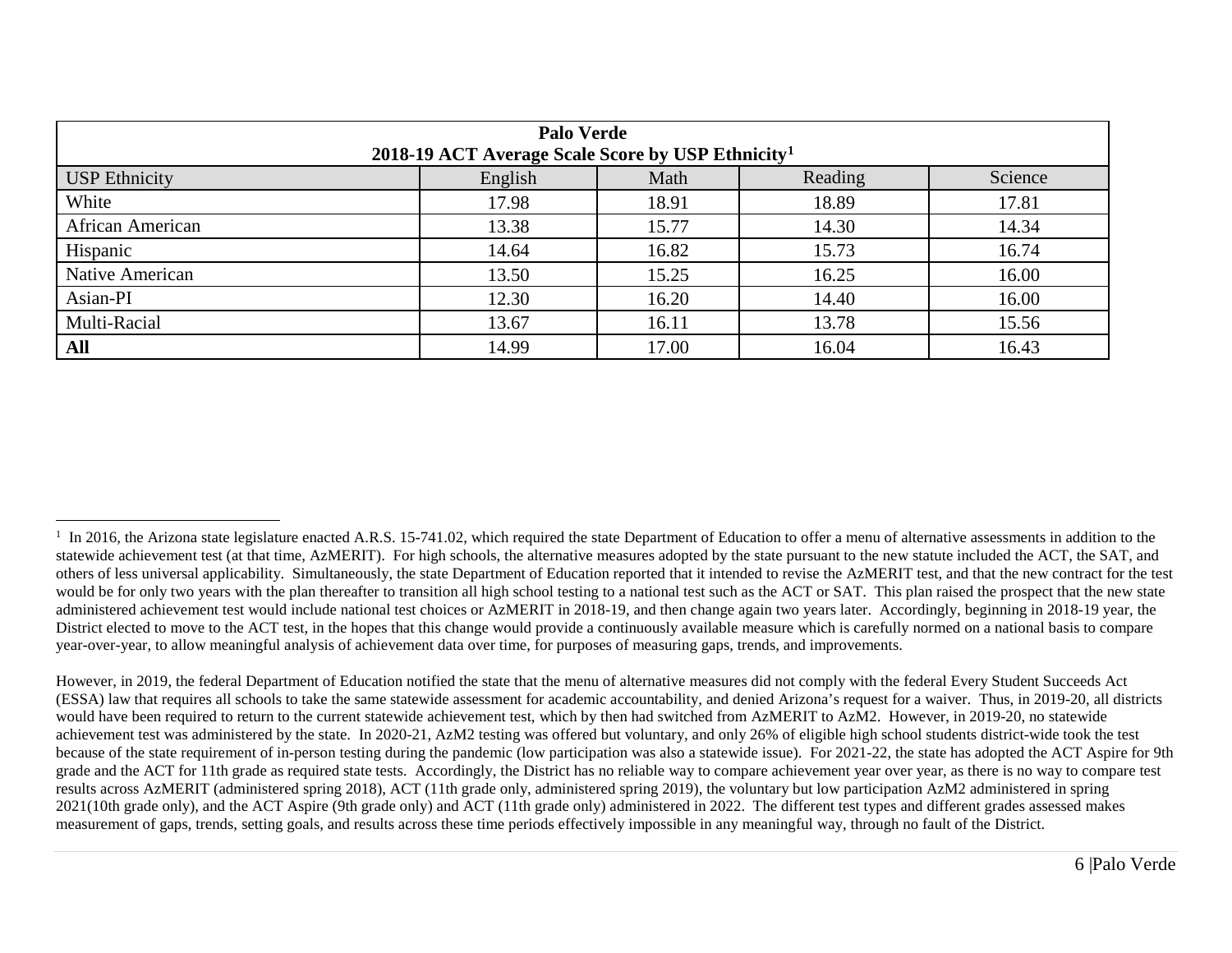### **Three Year AZ Merit/AASA by Subgroup**

|          | <b>African American</b> |           | <b>Hispanic</b> |         |           | Anglo     |           |           |           |
|----------|-------------------------|-----------|-----------------|---------|-----------|-----------|-----------|-----------|-----------|
|          | $16-17$                 | $17 - 18$ | $21 - 22$       | $16-17$ | $17 - 18$ | $21 - 22$ | $16 - 17$ | $17 - 18$ | $21 - 22$ |
| Grade 9  | 3.1                     | 20.0      |                 | 16.4    | 11.2      |           | 23.3      | 40.4      |           |
| Grade 10 | 17.3                    | 7.7       |                 | 13.1    | 15.0      |           | 24.1      | 36.4      |           |
| Grade 11 | 13.3                    | 5.3       |                 | 11.8    | 11.2      |           | 20        | 27.8      |           |

# **ELA**

# **Math**

|          | <b>African American</b> |           |           | <b>Hispanic</b> |           | Anglo     |           |           |           |
|----------|-------------------------|-----------|-----------|-----------------|-----------|-----------|-----------|-----------|-----------|
|          | $16-17$                 | $17 - 18$ | $21 - 22$ | $16-17$         | $17 - 18$ | $21 - 22$ | $16 - 17$ | $17 - 18$ | $21 - 22$ |
| Grade 9  | 2.1                     | 14.7      |           | 14.1            | 9.2       |           | 29.1      | 32        |           |
| Grade 10 | 4.9                     | 5.8       |           | 12.9            | 18.4      |           | 14        | 24.1      |           |
| Grade 11 | 2.9                     | 4.0       |           | 6.4             | 11.1      |           | 8.5       | 16.3      |           |

18-19 and 20-21= AZM2 test; 21-22 data = AASA. Numbers smaller than 10 are represented by an asterisk to ensure student privacy.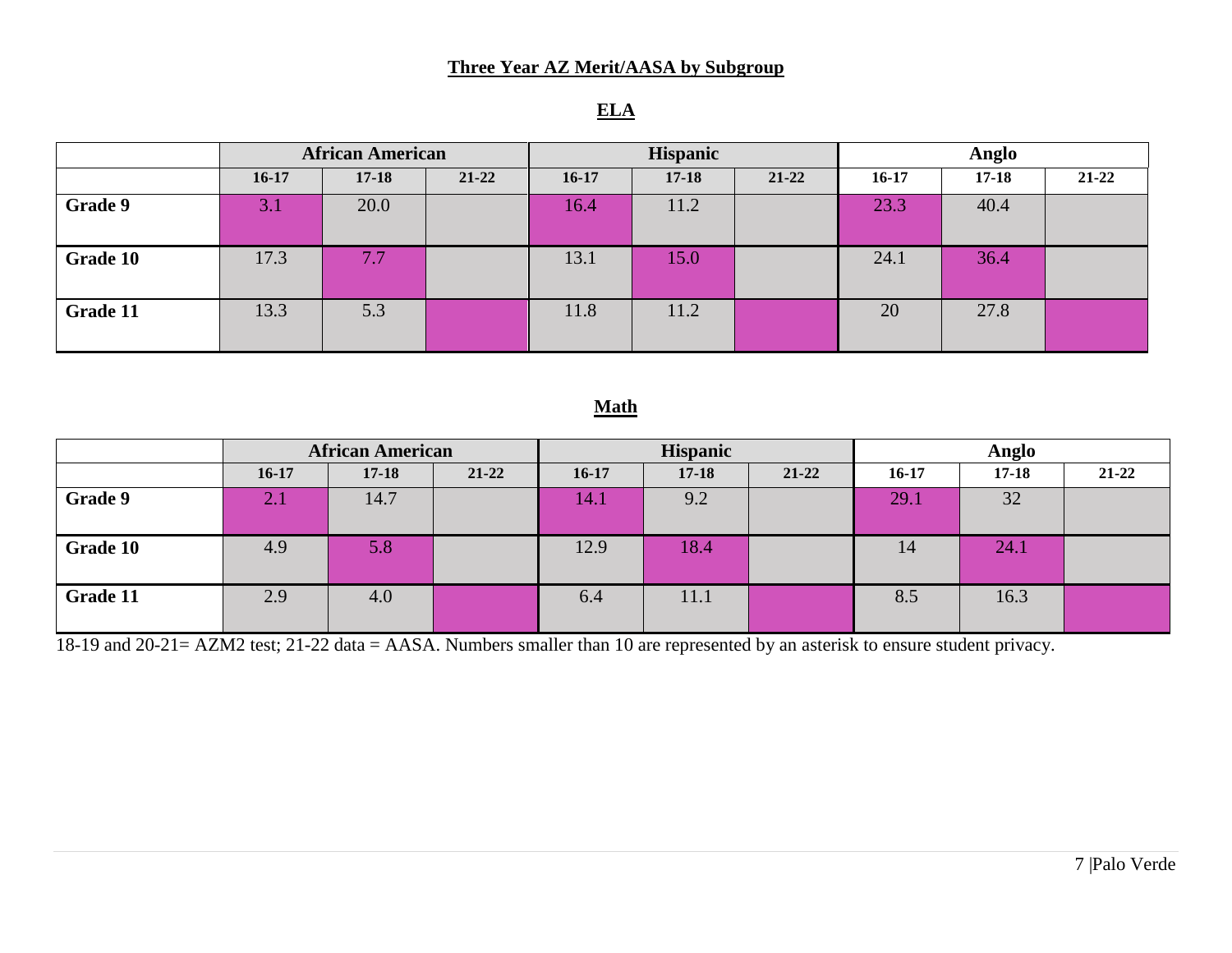## **II. DISTRICT GOALS FOR MAGNET SCHOOL EFFECTIVENESS**

### **1. Integration**

The District uses two measures for determining whether a magnet school is Integrated or making progress towards integration:

**Meeting the 70% and +/- 25% thresholds for an Integrated School.** A magnet school is Integrated when no racial or ethnic group exceeds 70% of total enrollment; and when no single racial or ethnic group varies from the district average for the school's grade level (Elementary, Middle, K-8, High) by more than +/- 15 percentage points.

**Progress towards integration.** A magnet school is making progress towards integration when the entry-grade enrollment is Integrated, and when the school maintains this integration through the next two grades.

#### **2. Student Achievement**

The academic student achievement goal for all magnet schools and programs shall be to attain a state letter grade "A" or "B" or a TUSD "Magnet-Merit B" grade. A magnet school that receives a state letter grade "C" may still receive a Magnet-Merit B grade if it reaches a minimum of 4 points based on the criteria below. A magnet school that receives a state letter grade "C" that does not reach a minimum of 4 points, or that receives a state letter grade of "D" or "F," will be put on a targeted academic improvement plan.

**Proficiency: Criteria 1 = 2 Points.** Compare a C magnet school's proficiency rate to the district's lowest B school proficiency rate. If the C magnet school has a higher proficiency rate than the lowest B school proficiency rate of district schools, the C magnet school meets the criteria.

**Growth: Criteria 2 = 2 Points.** Compare a C magnet school's growth rate to the district's lowest B school growth rate (K-8 model for ES, K8, and MS and HS model for HS). If the C magnet school has a higher growth percent than the lowest B school growth percent, the C magnet school meets the criteria.

**Minimally Proficient (MP): Criteria 3 = 2 Points.** Compare the percent of MP students in C magnet schools with the district average MP for each school type (ES, K8, MS, and HS). If the percent of MP students is lower in the C magnet school than the district average, then the school meets the criteria. (1 point for ELA and 1 Point for Math).

**Free and Reduced Lunch (FRL): Criteria 4 = 1 Point.** If a magnet school has an FRL rate that is higher than the district average (2019-20 100<sup>th</sup> Day TUSD average K-12 = 62.40%), the school meets the criteria.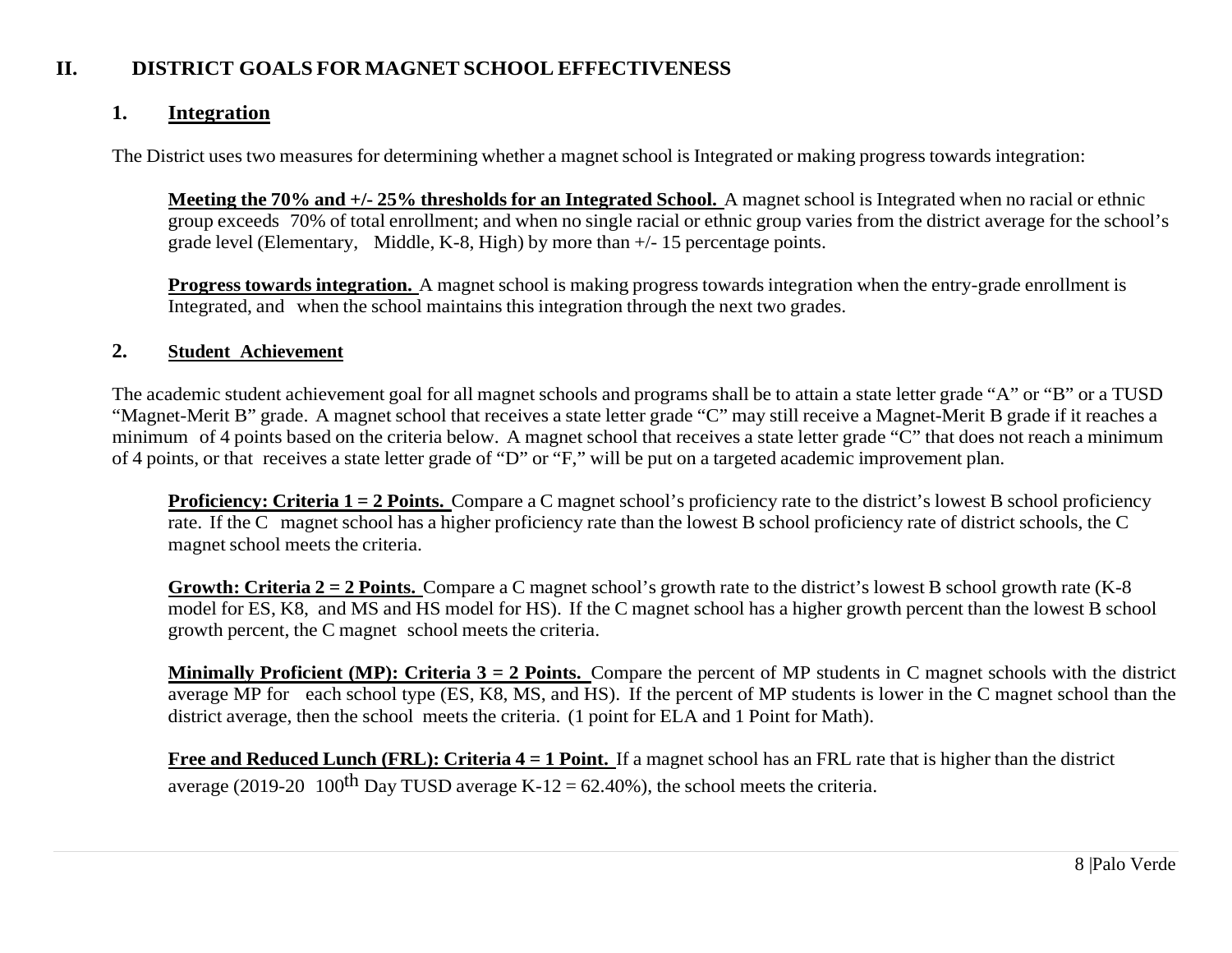#### **3. Academic Performance (African American and Latino Students)**

- a. Gaps, Compared to District Cohorts. Whether state test scores for African American and Latino students in a particular school exceed the average test scores of African American and Latino students in TUSD schools with similar grade structures.
- b. Gaps, Compared to White Students. The size of the achievement gap in mathematics and English/Language Arts (ELA) comparing test scores of white students to those of African American and Latino students.
- c. Narrowing or Eliminating Gaps. The extent to which the school has narrowed or eliminated achievement gaps.
- d. Improving Performance. Improvement in proficiency rates for African American and Latino students.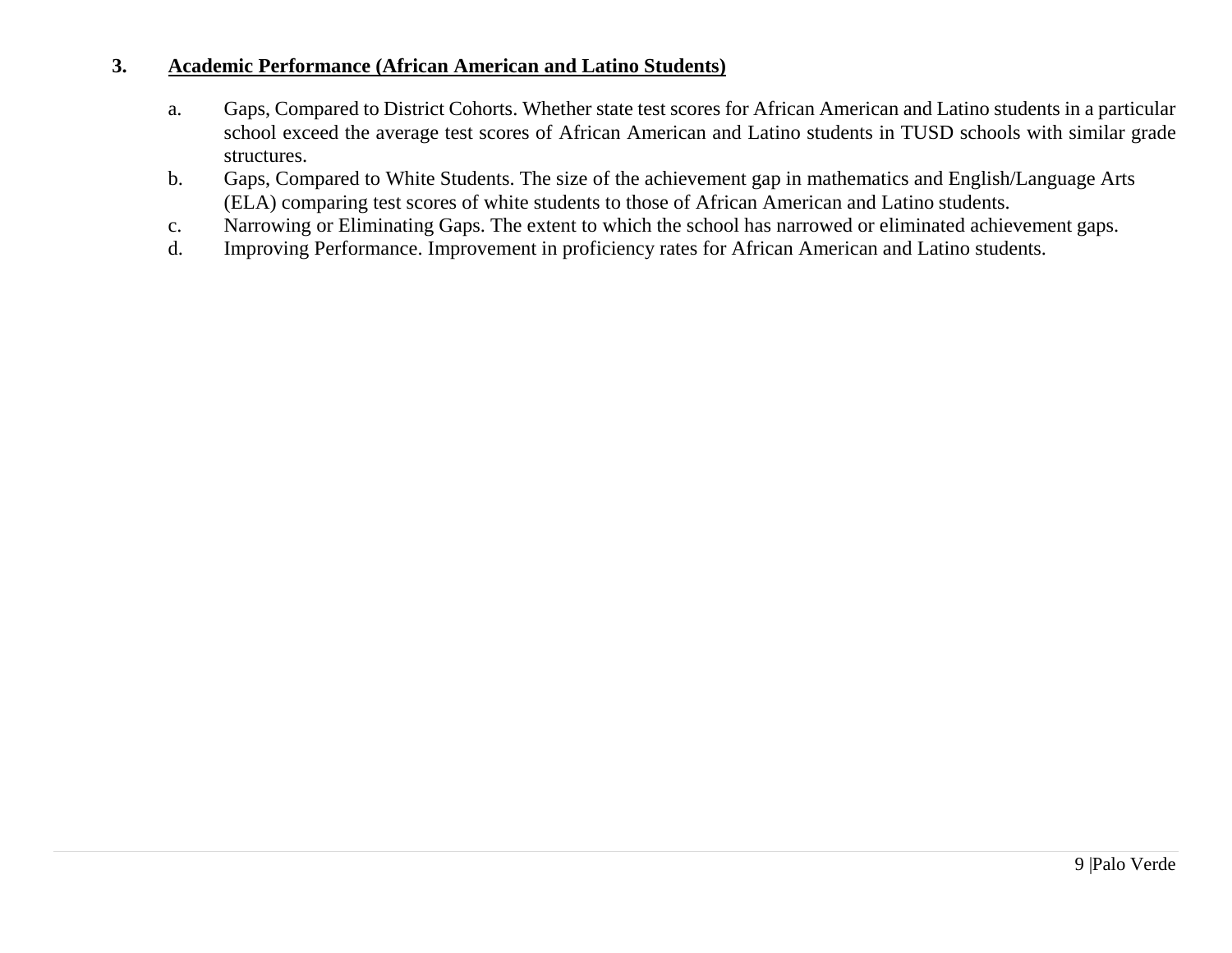#### **III. INTEGRATION**

#### **A. Integration: Gap Analyses**

#### **Interpretive Summary - Integration Gap Analysis**

There are multiple data points and key information to support the site gap analysis. This information will help to identify needs to more effectively integrate the school. This includes:

- The site currently has a "C" label as measred by the Arizona Department of Education, A-F accountability model. Having a label of "C" will not attract families who are looking for a school that they perceive to be focused more on academic outcomes, i.e. having an "A" or "B" label. To that end, it would be in the best interest to have an integration focus on academic achievement, as it will likely increase overall targeted enrollment to allow for continued integration. \**Note that goal, strategies and action steps outlined in increasing overall student achievement will support this need.*
- SY 21-22,  $40^{\text{th}}$  day enrollment data indicates school integration.

|                                                            | <b>Root Cause Analysis</b>                                                                                                                                                                            |                                                                                                         |  |  |  |  |  |  |  |  |
|------------------------------------------------------------|-------------------------------------------------------------------------------------------------------------------------------------------------------------------------------------------------------|---------------------------------------------------------------------------------------------------------|--|--|--|--|--|--|--|--|
| <b>Identify Top Causes of these Gaps</b>                   | <b>Identify the Surface Causes</b>                                                                                                                                                                    | <b>Identify Deep Causes</b>                                                                             |  |  |  |  |  |  |  |  |
| Lack of effective marketing and<br>recruitment strategies. | 1. There are surface gaps related to:<br>• Targeted digital advertisements to<br>Mansfeld families to ensure pipeline<br>effectiveness.<br>• Leveraging social media to support<br>enrollment efforts | 1. Deep or root causes are related to:<br>• Needed training related to social<br>media content and use. |  |  |  |  |  |  |  |  |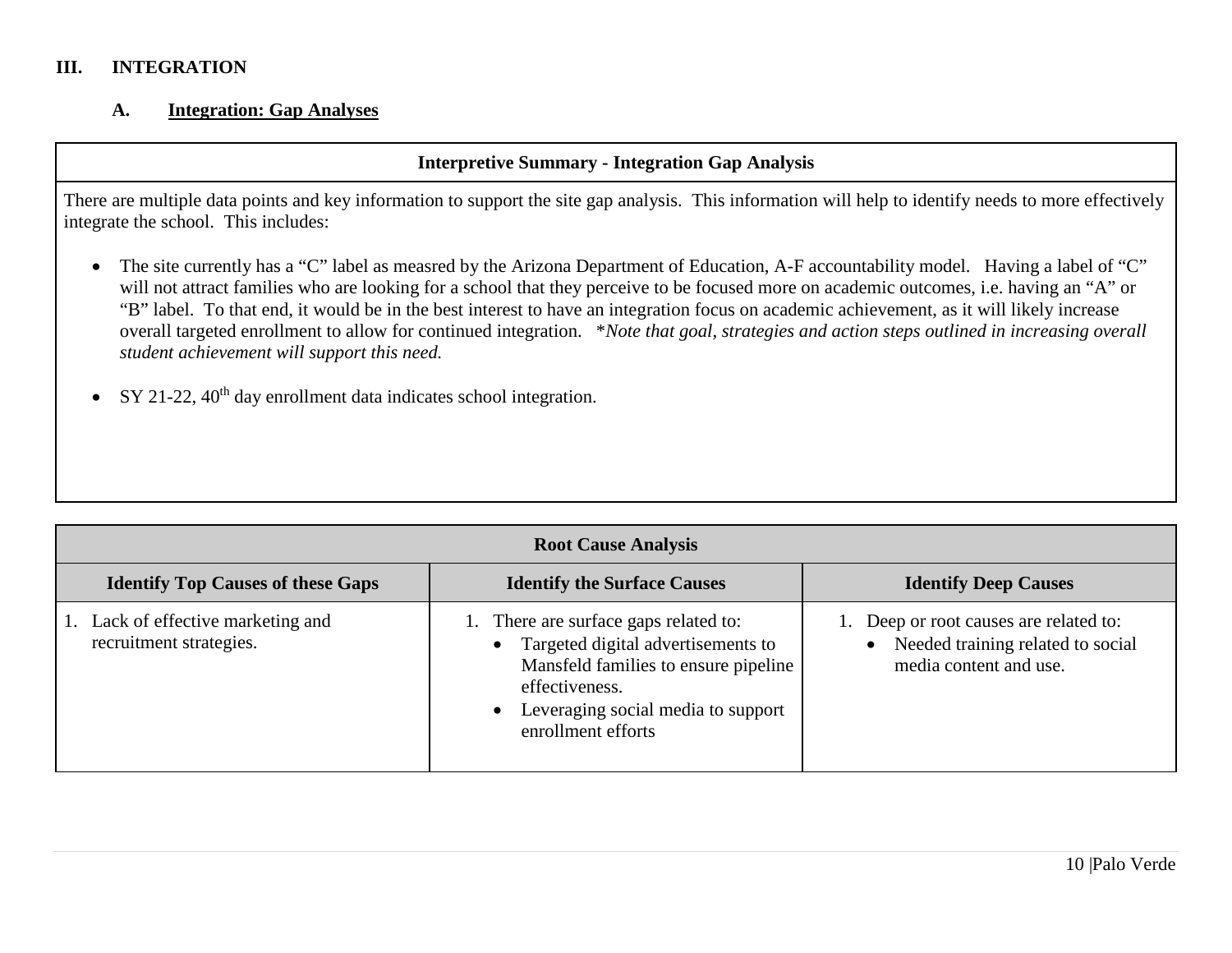# **B. SMART Goal for Integration**

| <b>SMART Goal Statement</b>                                                                                                                                                             | <b>Evidence to Be Used to Assess Progress and Accomplishment</b>                                                       |
|-----------------------------------------------------------------------------------------------------------------------------------------------------------------------------------------|------------------------------------------------------------------------------------------------------------------------|
| By the $40$ <sup>th</sup> day of SY 2022-2023, Palo Verde will remain integrated<br>as measured by the $40th$ day enrollment reports: $+/- 25%$ thresholds<br>for an integrated school. | Synergy USP Enrollment records on day 40 and day 100                                                                   |
| 2. By the 40 <sup>th</sup> day of SY 2022-2023, overall enrollment of Freshman<br>will in to 205, as measured by $40th$ day enrollment reports.                                         | Open Enrollment and/or Magnet Applications<br>Synergy records on day 40 and day 100<br><b>Final Enrollment numbers</b> |

# **C. Goal Attainment**

| <b>Strategies that help Magnet School Achieve Integration SMART Goal 1</b>                                                                                     |                                                                                                                                                                                                                                                                                                                                                                                                                                                                                                                                                                                                                                                                                                                             |  |  |  |  |
|----------------------------------------------------------------------------------------------------------------------------------------------------------------|-----------------------------------------------------------------------------------------------------------------------------------------------------------------------------------------------------------------------------------------------------------------------------------------------------------------------------------------------------------------------------------------------------------------------------------------------------------------------------------------------------------------------------------------------------------------------------------------------------------------------------------------------------------------------------------------------------------------------------|--|--|--|--|
| <b>Strategies</b>                                                                                                                                              | <b>Strengths and Obstacles</b>                                                                                                                                                                                                                                                                                                                                                                                                                                                                                                                                                                                                                                                                                              |  |  |  |  |
| 1. Continue to <b>RECRUIT</b> and <b>RETAIN</b> all students, with a focus<br>on targeted ethnic groups for all grade levels in order to remain<br>integrated. | <b>Supports: Full-time Magnet Coordinator, Community Liaison, District</b><br>Communications Department, Dropout Prevention Specialist, MTSS<br>Facilitator and team members, Counselors, Student Support Services<br><b>Constraints:</b> Main feeder schools declining in enrollment, aging population in<br>school boundaries, negative stereotypes about PV, higher SES flight from<br>TUSD schools, Charter Schools are being added all over east Tucson, lack of<br>family support at home, lower SES creates situations where students leave<br>school to attain full-time employment that takes place during the school day,<br>students who enter our school at a lower academic level struggle to stay<br>engaged. |  |  |  |  |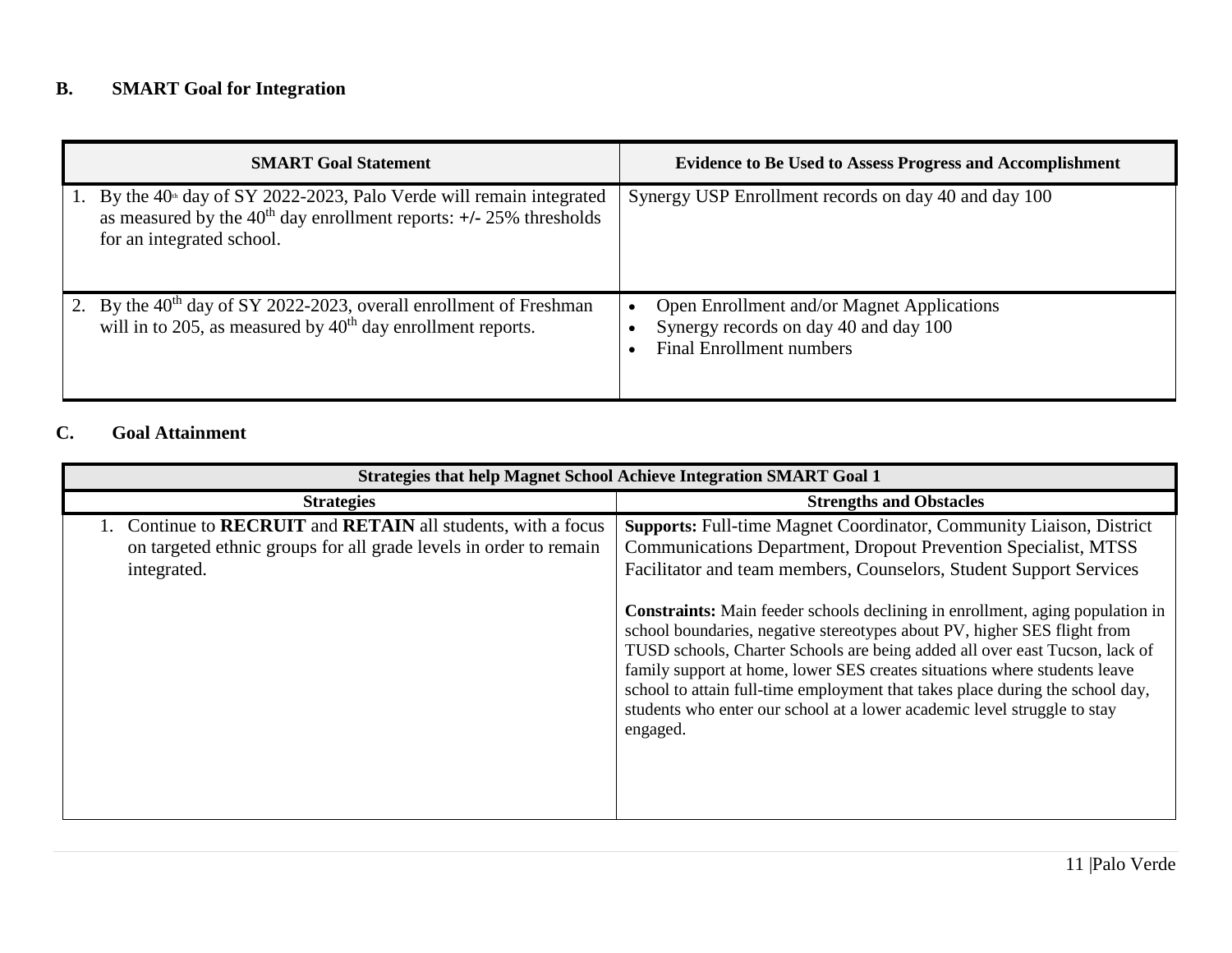# **2. Action Steps to Implement Strategies**

| Action Steps to Implement, Monitor and Assess Improvement Strategies for Integration SMART Goal                                                                 |                                                  |                                        |                                                                                                                    |                                                                                                                                                       |                                         |  |  |
|-----------------------------------------------------------------------------------------------------------------------------------------------------------------|--------------------------------------------------|----------------------------------------|--------------------------------------------------------------------------------------------------------------------|-------------------------------------------------------------------------------------------------------------------------------------------------------|-----------------------------------------|--|--|
| Strategy 1: Continue to RECRUIT and RETAIN all students, with a focus on targeted ethnic groups for all grade levels in order to remain<br>integrated.          |                                                  |                                        |                                                                                                                    |                                                                                                                                                       |                                         |  |  |
| <b>Action Steps to Implement Strategy</b>                                                                                                                       | Person(s) to<br><b>Carry Out</b><br><b>Tasks</b> | <b>Timeline/Target</b><br><b>Dates</b> | <b>Resources Needed</b>                                                                                            | <b>Monitoring</b>                                                                                                                                     | <b>Evidence</b> of<br><b>Assessment</b> |  |  |
| Increase partnership with<br>Communications Department to<br>send targeted mailers based on zip<br>code to ensure areas of Tucson are<br>receiving information. | Magnet<br>Coordinator                            | August 2022-<br>May of 2023            | Postage<br>Zip code information                                                                                    | Recruitment<br>logs<br>Parent sign-in<br>$\bullet$<br>sheets<br>Leadership<br>team meeting<br>minutes<br>Survey results                               | $40th$ Day Enrollment<br>Reports        |  |  |
| 2.<br>Continue to provide campus tours to<br>familiarize families with our school<br>and our programming.                                                       | Magnet<br>Coordinator                            | August 2022-<br>May of 2023            | Recruiting folders<br>with brochures,<br>information on<br>enrollment and<br>classes, and sports<br>and activities | Recruitment<br>$\bullet$<br>$\log s$<br>Parent sign-in<br>$\bullet$<br>sheets<br>Leadership<br>$\bullet$<br>team meeting<br>minutes<br>Survey results | <b>Attendance Logs</b>                  |  |  |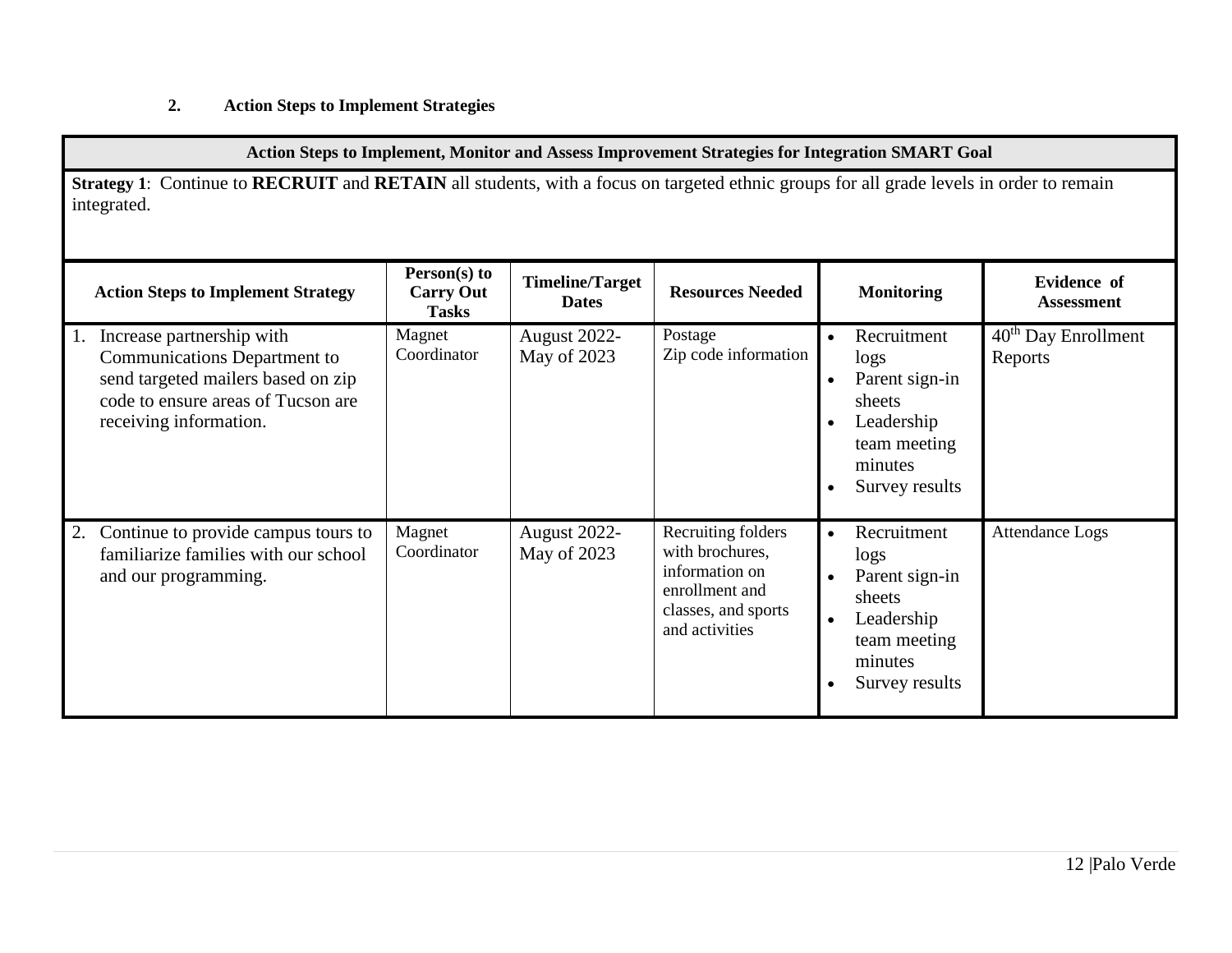| 3. | Continue to hold an informational<br>'Future Titan Night' to provide<br>families with information about our<br>school and our programming.                                                                                                      | Magnet<br>Coordinator<br>Administration<br><b>Teachers</b><br>Communicatio<br>n Dept (for<br>mailers) | November/<br>December of<br>2022-2023                           | Postcards, and<br>advertising on social<br>media outlets<br>including FB, and<br>Instagram, as well as<br>Parent Link. | Recruitment<br>$\bullet$<br>logs<br>Parent sign-in<br>$\bullet$<br>sheets<br>Leadership<br>$\bullet$<br>team meeting<br>minutes<br>Survey results<br>$\bullet$ | <b>Attendance Logs</b>           |
|----|-------------------------------------------------------------------------------------------------------------------------------------------------------------------------------------------------------------------------------------------------|-------------------------------------------------------------------------------------------------------|-----------------------------------------------------------------|------------------------------------------------------------------------------------------------------------------------|----------------------------------------------------------------------------------------------------------------------------------------------------------------|----------------------------------|
| 4. | Continue retention events, including<br>Open House, Parent Teacher<br>Conferences, Student of the Quarter<br>assemblies, Quarterly Honor Roll<br>assemblies, and Senior Awards, in<br>order to support our students and<br>provide recognition. | Counselors<br>Teachers<br>Administration                                                              | August 2022-<br>May of 2023                                     | Parent Link<br>communication,<br>invitations, website,<br>newsletters, and<br>social media posts                       | Recruitment<br>$\bullet$<br>logs<br>Parent sign-in<br>$\bullet$<br>sheets<br>Leadership<br>$\bullet$<br>team meeting<br>minutes<br>Survey results<br>$\bullet$ | <b>Attendance Logs</b>           |
| 5. | Continue partnerships with Booth-<br>Fickett, Dietz, Naylor, and Borman,<br>in order to retain integrated<br>neighborhood students.                                                                                                             | Magnet<br>Coordinator                                                                                 | Bi-weekly<br>communication,<br>plus in-person<br>visits monthly | <b>Marketing Materials</b>                                                                                             | Recruitment<br>$\bullet$<br>logs<br>Parent sign-in<br>$\bullet$<br>sheets<br>Leadership<br>$\bullet$<br>team meeting<br>minutes<br>Survey results<br>$\bullet$ | $40th$ Day Enrollment<br>Reports |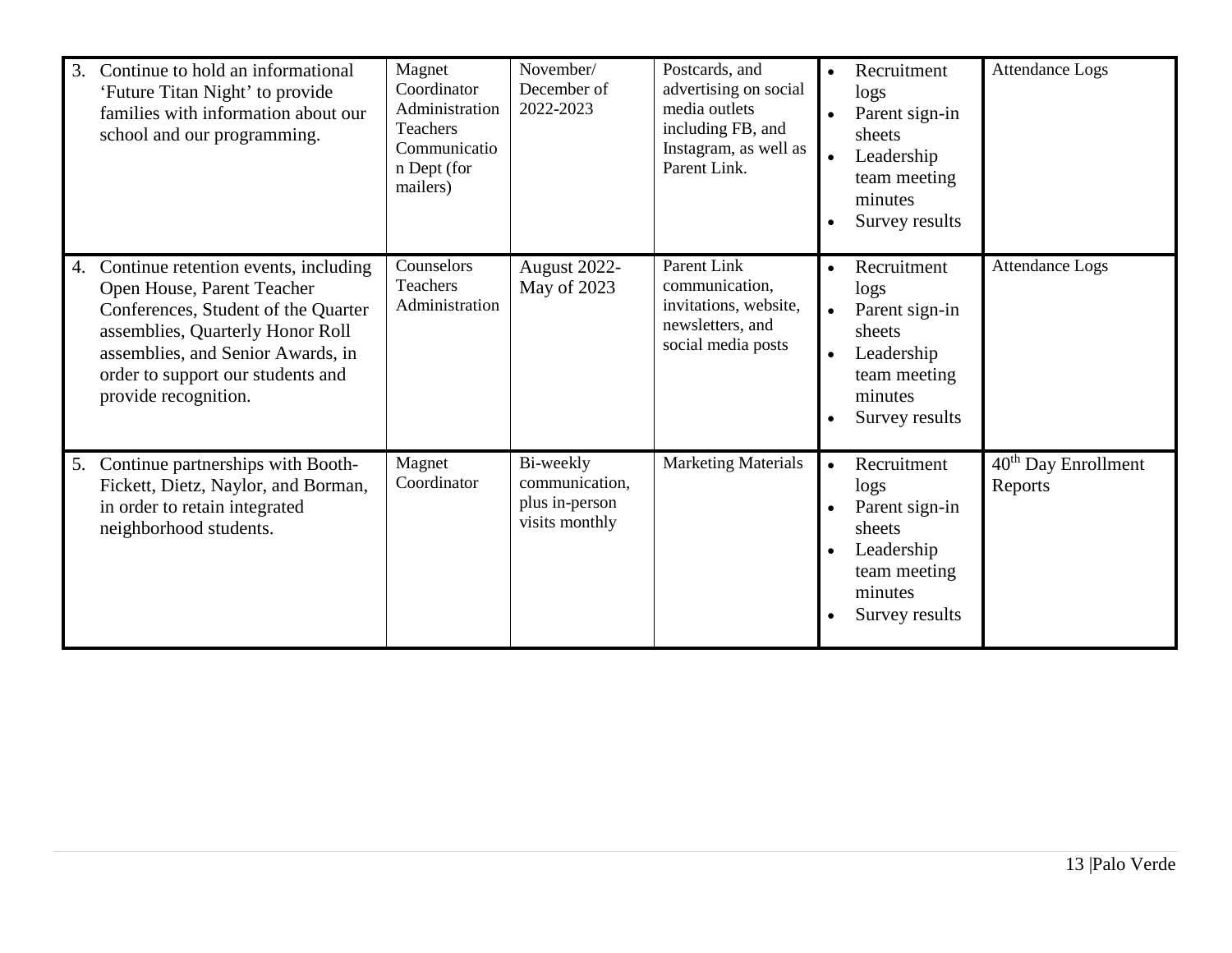## **IV. Overall Student Achievement**

#### **A Gaps in Student Achievement**

## <span id="page-14-0"></span>**Interpretive Summary of Overall Student Achievement Data (see page 4-5).**

There are multiple data points and key information to support the site acacdemic gap analysis. This information will help to identify needs to increase overall school academic performance. This data summary includes:

- From a A-F accountability model, Palo Verde High Magnet School carries a letter grade of "C." This suggets overall acadaemic proficiency is somewhat effective.
- In regards to school wide academic data, it also. ACT data for  $SY18-19^2$  $SY18-19^2$ :

English 15 Points Reading 16 Points Math 17 Points

 <sup>2</sup> ACT scores range from 1–36.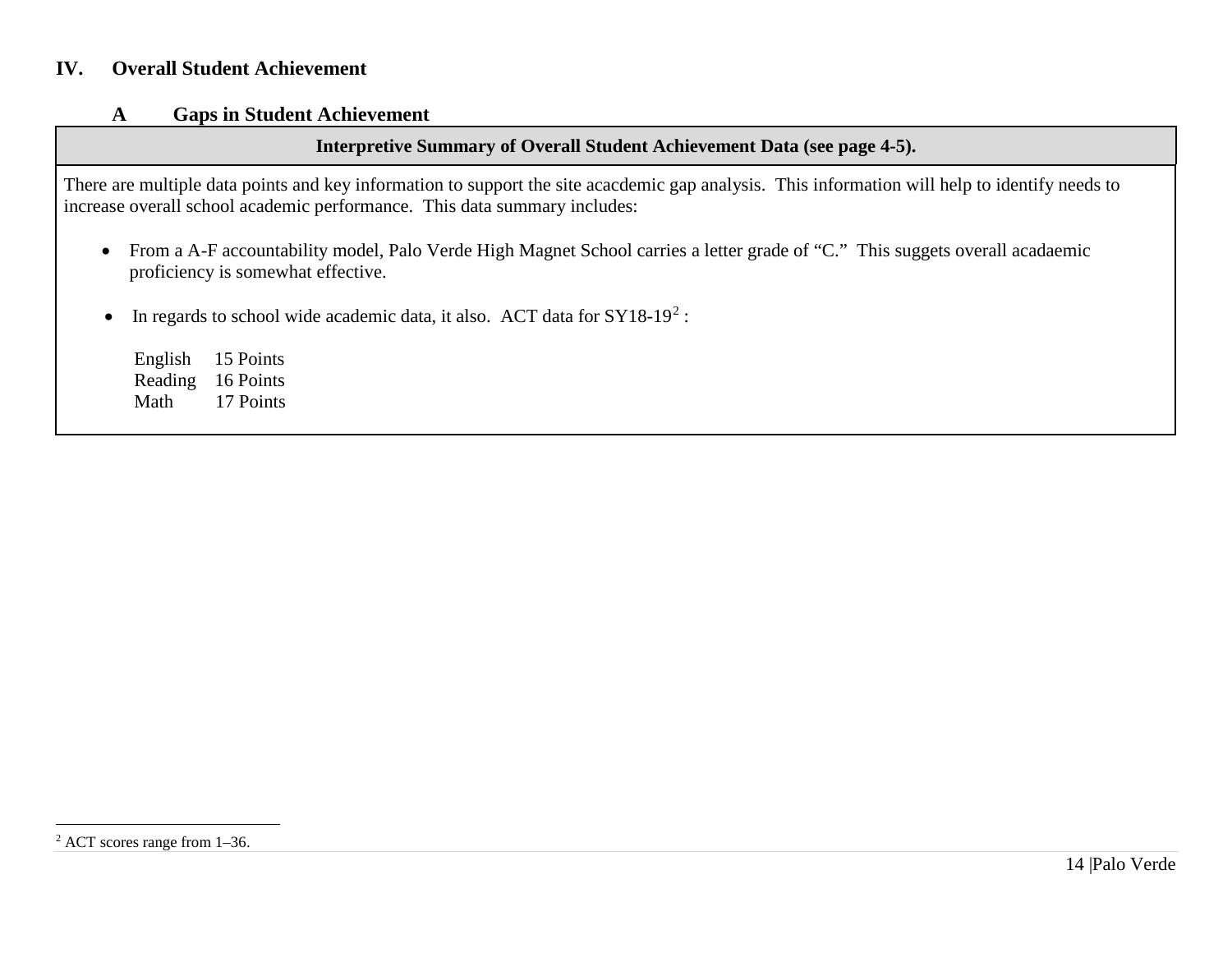| <b>Root Cause Analysis</b>                                                             |                                                                                                     |                                                                                                             |  |  |  |  |  |
|----------------------------------------------------------------------------------------|-----------------------------------------------------------------------------------------------------|-------------------------------------------------------------------------------------------------------------|--|--|--|--|--|
| <b>Top Causes of these Gaps</b>                                                        | <b>Surface Causes</b>                                                                               | <b>Deep Causes</b>                                                                                          |  |  |  |  |  |
| 1. Lack of consistent high quality Tier I<br>instructional practice in all classrooms. | 1. There is a need for increase instructional<br>observation and feedback; this may be<br>targeted. | 1. Lack of time for job embedded instructional<br>coaching. This could be as result of time<br>constraints. |  |  |  |  |  |
| 2. Lack of effective Tier II and Tier III<br>academic interventions.                   | 2. There is a need for a schedule that supports<br>not only Tier II but Tier III interventions.     | 2. Lack of academic interventionists to<br>support Tier II and Tier III classes; need for<br>increase FTE.  |  |  |  |  |  |

# **B. SMART Goals Student Achievement**

| <b>SMART Goal Statements</b>                                                                                                | <b>Evidence to Be Used to Assess Progress and Accomplishment</b> |
|-----------------------------------------------------------------------------------------------------------------------------|------------------------------------------------------------------|
| <b>Overall Student Achievement</b>                                                                                          | 2023 ACT Scores                                                  |
| ELA:<br>1. By June 2023 student achievement will increase to<br>3% as measured by end of year State Assessments<br>(ACT).   |                                                                  |
| Math:<br>2. By June 2023, student achievement will increase to<br>3% as measured by end of year State Assessments<br>(ACT). |                                                                  |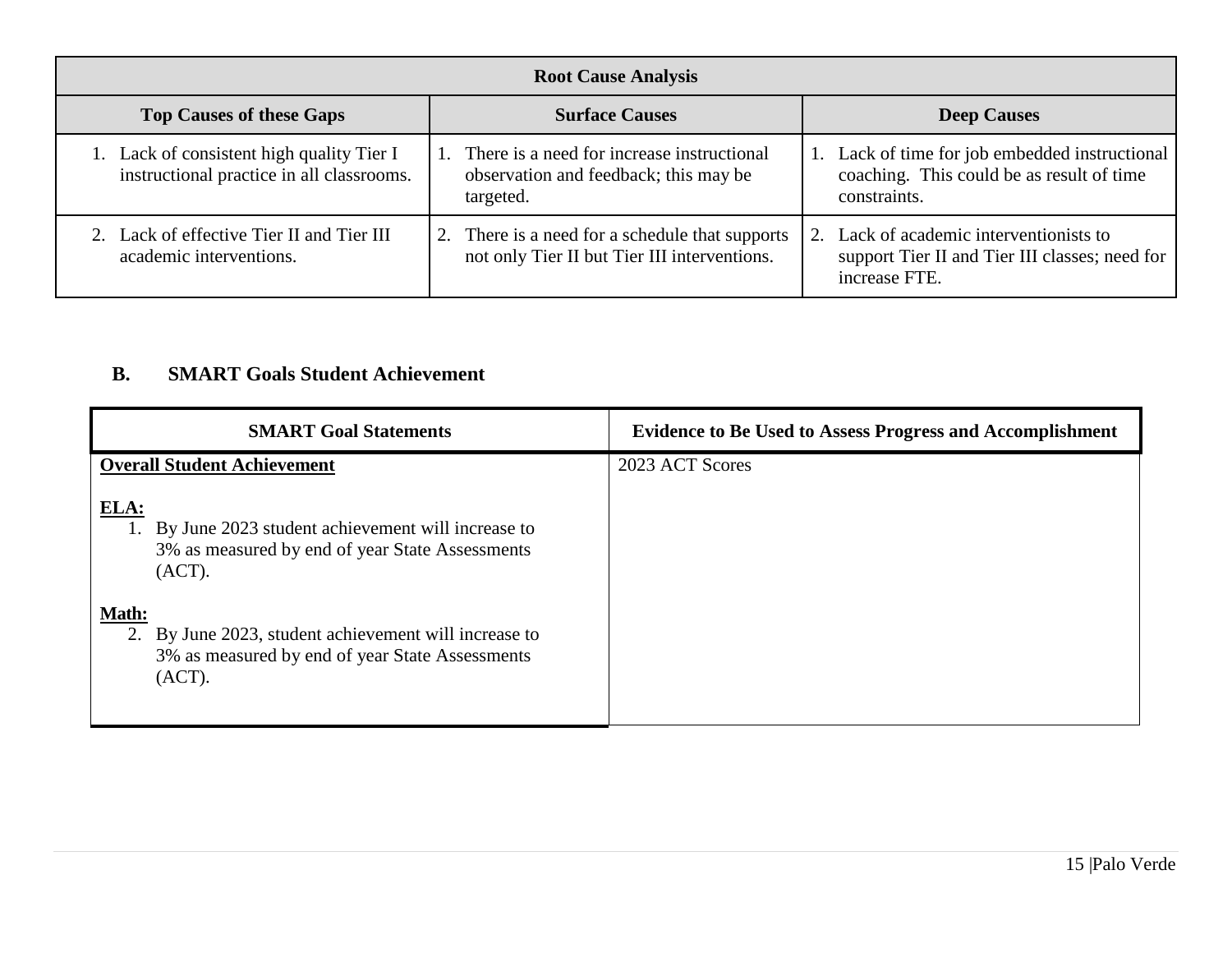# **C. Goal Attainment**

| <b>Strategies to Achieve SMART Goals for Overall Student Achievement</b>                       |                                                                                                                                                                                                                                                               |  |  |  |  |
|------------------------------------------------------------------------------------------------|---------------------------------------------------------------------------------------------------------------------------------------------------------------------------------------------------------------------------------------------------------------|--|--|--|--|
| <b>Strategies</b>                                                                              | <b>Strengths and Obstacles</b>                                                                                                                                                                                                                                |  |  |  |  |
| Strengthen consistency of high-quality Tier 1 Instruction.                                     | <b>Supports: MTSS Facilitator, Dean, CSP, IDI, Magnet Coordinator</b>                                                                                                                                                                                         |  |  |  |  |
|                                                                                                | <b>Constraints:</b> Student attendance, lack of time for PLC/CTT, lack of<br>appropriate texts/textbooks, STEAM integration in all courses is not<br>always explicit for students, limited CR course options due to lack of<br>interest, district-mandated PD |  |  |  |  |
| Develop and enhance Tier II and Tier III Interventions.                                        | Support: Math Interventionist, ELA Interventionist, MTSS Facilitator,<br>Dean, CSP<br><b>Constraints:</b> Student attendance, lack of time for PLC/CTT, lack of<br>remediation materials, lack of appropriate texts/textbooks, lack of<br>parental support    |  |  |  |  |
| Improve school-wide AVID Program, in order to continue to<br>3.<br>reduce the opportunity gap. | <b>Supports:</b> Full-time AVID teacher who is also the AVID Coordinator,<br><b>AVID Site Team, ALE Department</b><br><b>Constraints:</b> Teacher training, funding for Summer Institute                                                                      |  |  |  |  |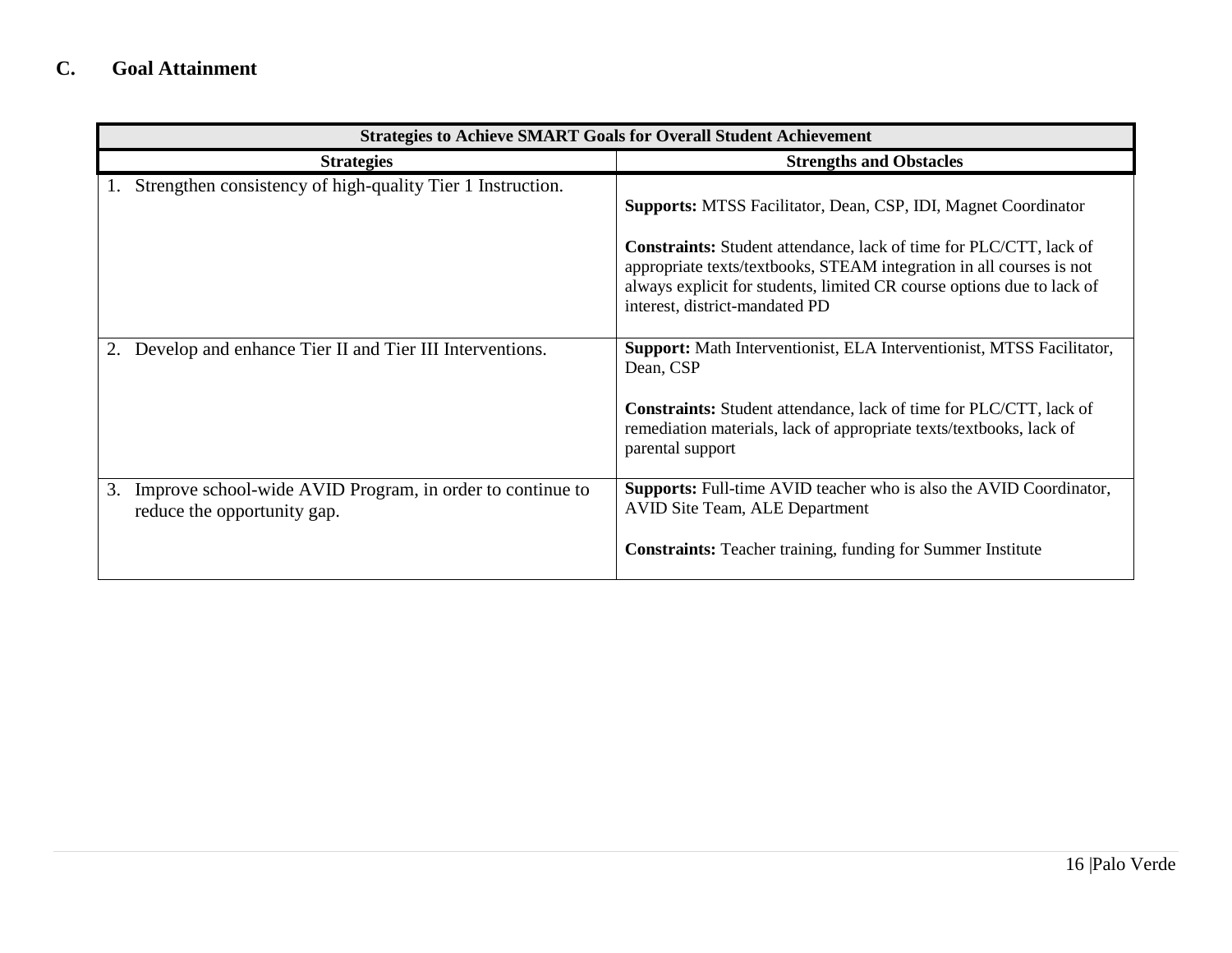# **2. Action Steps to Implement Strategies.**

| Action Steps to Implement, Monitor and Assess Strategies to Achieve SMART Goals for Overall Student Achievement: Strategy 1                                                                                                           |                                                  |                                        |                              |                                                                                                                           |                                                                                                                                                   |  |
|---------------------------------------------------------------------------------------------------------------------------------------------------------------------------------------------------------------------------------------|--------------------------------------------------|----------------------------------------|------------------------------|---------------------------------------------------------------------------------------------------------------------------|---------------------------------------------------------------------------------------------------------------------------------------------------|--|
| <b>Strategy 1:</b> Strengthen consistency of high-quality Tier 1 Instruction                                                                                                                                                          |                                                  |                                        |                              |                                                                                                                           |                                                                                                                                                   |  |
| <b>Action Steps to Implement Strategy</b>                                                                                                                                                                                             | Person(s) to<br><b>Carry Out</b><br><b>Tasks</b> | <b>Timeline/Target</b><br><b>Dates</b> | <b>Resources Needed</b>      | <b>Monitoring</b>                                                                                                         | <b>Evidence of</b><br><b>Assessment</b>                                                                                                           |  |
| Retain and/or recruit actively<br>1.<br>effective teachers who are<br>appropriately certified for the<br>grade/content they teach and have a<br>wealth of knowledge to share<br>regarding research-based<br>instructional strategies. | Administration                                   | August 2022 -<br>May 2023              | <b>NA</b>                    | <b>CFA</b> scores<br>$\bullet$<br>Benchmark<br>scores<br>PBIS (Bolt Card)<br>$\bullet$<br>submissions                     | CFA's and<br>$\bullet$<br>summative data<br><b>Titan Lesson</b><br>$\bullet$<br>Plan<br>Observation<br>$\bullet$<br>and Reflection<br>Cycle notes |  |
| Create PLC-CTTs common<br>2.<br>formative assessments that are in<br>alignment with TUSD Curriculum<br>and District's scope and sequence.                                                                                             | PLC-CTTs                                         | August 2022 -<br>May 2023              | TUSD's Scope and<br>Sequence | <b>CFA</b> scores<br>$\bullet$<br>Benchmark<br>$\bullet$<br>scores<br>PBIS (Bolt Card)<br>$\bullet$<br>submissions        | CFA's and<br>$\bullet$<br>summative data<br><b>Titan Lesson</b><br>$\bullet$<br>Plan<br>Observation<br>$\bullet$<br>and Reflection<br>Cycle notes |  |
| Use formative data regularly and<br>3.<br>analyze summative data to develop<br>instructional practices that can be<br>implemented to benefit all students.                                                                            | Teachers<br>IDI<br><b>CSP</b>                    | August 2022 -<br>May 2023              | Formative/<br>Summative data | <b>CFA</b> scores<br>$\bullet$<br><b>Benchmark</b><br>$\bullet$<br>scores<br>PBIS (Bolt Card)<br>$\bullet$<br>submissions | CFA's and<br>$\bullet$<br>summative data<br><b>Titan Lesson</b><br>$\bullet$<br>Plan<br>Observation<br>$\bullet$<br>and Reflection<br>Cycle notes |  |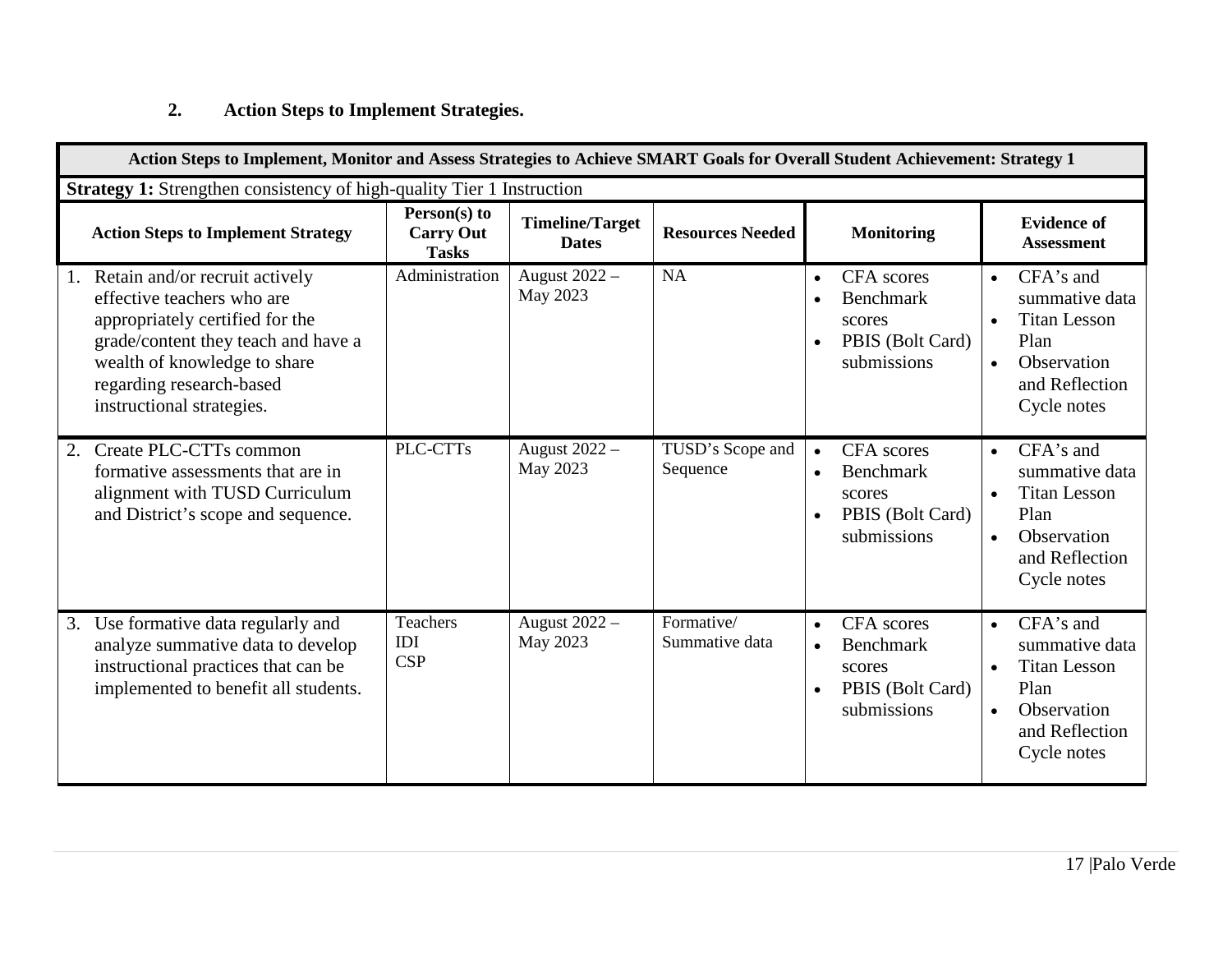| 4. | Utilize the Titan lesson plan<br>template, as to maintain consistency<br>across the school, and the teacher<br>evaluation instrument (Danielson<br>Framework) to guide pre-<br>conferences, evaluations, and post-<br>conferences.                                                                                                                                | <b>Teachers</b><br><b>CSP</b> | August 2022 -<br>May 2023 | <b>Titan Lesson Plan</b><br>template | <b>CFA</b> scores<br>Benchmark<br>$\bullet$<br>scores<br>PBIS (Bolt Card)<br>submissions | CFA's and<br>$\bullet$<br>summative data<br><b>Titan Lesson</b><br>$\bullet$<br>Plan<br>Observation<br>$\bullet$<br>and Reflection<br>Cycle notes |
|----|-------------------------------------------------------------------------------------------------------------------------------------------------------------------------------------------------------------------------------------------------------------------------------------------------------------------------------------------------------------------|-------------------------------|---------------------------|--------------------------------------|------------------------------------------------------------------------------------------|---------------------------------------------------------------------------------------------------------------------------------------------------|
| 5. | Facilitate professional development                                                                                                                                                                                                                                                                                                                               | Dean of                       | As needed                 | PBIS materials                       | <b>CFA</b> scores<br>$\bullet$                                                           | CFA's and<br>$\bullet$                                                                                                                            |
|    | and implementation of PBIS and<br>restorative practices to support<br>teachers and address level 1 and 2<br>behaviors that impede academic<br>progress.                                                                                                                                                                                                           | <b>Students</b>               |                           |                                      | Benchmark<br>scores<br>PBIS (Bolt Card)<br>submissions                                   | summative data<br><b>Titan Lesson</b><br>$\bullet$<br>Plan<br>Observation<br>$\bullet$<br>and Reflection<br>Cycle notes                           |
| 6. | Utilize Palo Verde will use Positive<br><b>Behavior Intervention and Supports</b><br>to support a healthy school climate<br>and culture conducive to high levels<br>of learning and to reinforce good<br>citizenship and character<br>development of all students in a<br>manner that is consistently<br>implemented across all<br>classroom/school environments. | All staff                     | August 2022 -<br>May 2023 | <b>PBIS</b> materials                | <b>CFA</b> scores<br>$\bullet$<br>Benchmark<br>scores<br>PBIS (Bolt Card)<br>submissions | CFA's and<br>$\bullet$<br>summative data<br><b>Titan Lesson</b><br>Plan<br>Observation<br>$\bullet$<br>and Reflection<br>Cycle notes              |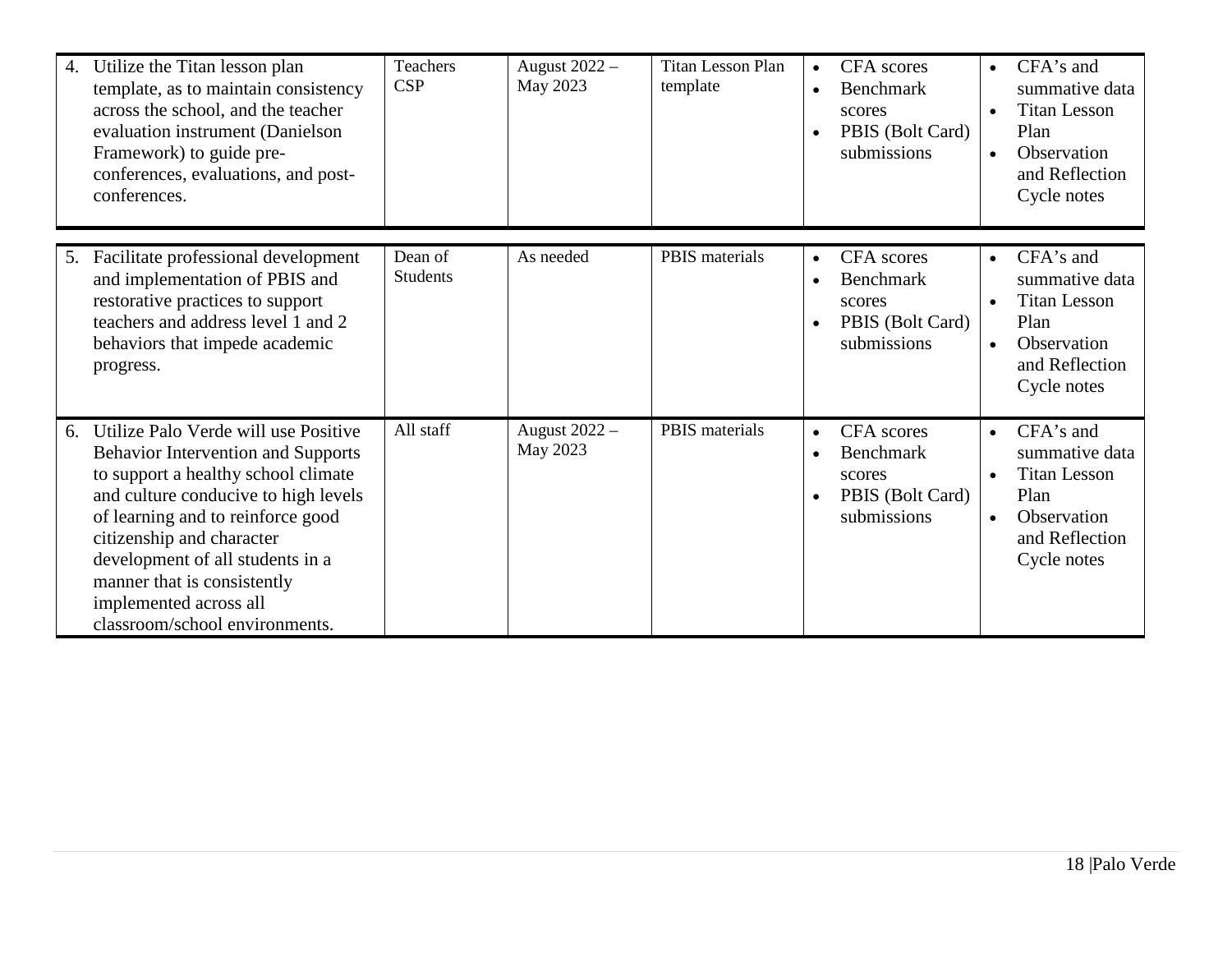| Establish baseline data for needs to<br>deliver quality Tier I instruction and<br>implement system of continuous<br>monitoring to address school-wide<br>and individual teacher needs.                                                                                    | Leadership<br>Team         | August 2022 -<br>May 2023 | <b>NA</b>                    | <b>CFA</b> scores<br>$\bullet$<br>Benchmark<br>scores<br>PBIS (Bolt Card)<br>submissions            | CFA's and<br>$\bullet$<br>summative data<br><b>Titan Lesson</b><br>$\bullet$<br>Plan<br>Observation<br>$\bullet$<br>and Reflection<br>Cycle notes |
|---------------------------------------------------------------------------------------------------------------------------------------------------------------------------------------------------------------------------------------------------------------------------|----------------------------|---------------------------|------------------------------|-----------------------------------------------------------------------------------------------------|---------------------------------------------------------------------------------------------------------------------------------------------------|
| Conduct in a continuous walkthrough<br>8.<br>and reflection cycle to support<br>teachers to plan and to implement<br>quality Tier I instruction.                                                                                                                          | Administration             | As needed                 |                              | CFA scores<br><b>Benchmark</b><br>scores<br>PBIS (Bolt Card)<br>submissions<br>Observation<br>Cycle | CFA's and<br>$\bullet$<br>summative data<br><b>Titan Lesson</b><br>$\bullet$<br>Plan<br>Observation<br>$\bullet$<br>and Reflection<br>Cycle notes |
| Integrate academic and technical<br>9.<br>learning experiences into instruction<br>to connect student learning to<br>authentic applications to technically<br>prepare and to produce global ready<br>graduates. This will be monitored<br>through classroom walkthroughs. | Teachers<br>Administration | Beginning fall<br>2022    | TUSD's Scope and<br>Sequence | CFA scores<br>$\bullet$<br>Benchmark<br>scores<br>Lesson plans                                      | CFA's and<br>$\bullet$<br>summative data<br><b>Titan Lesson</b><br>Plan<br>Observation<br>and Reflection<br>Cycle notes                           |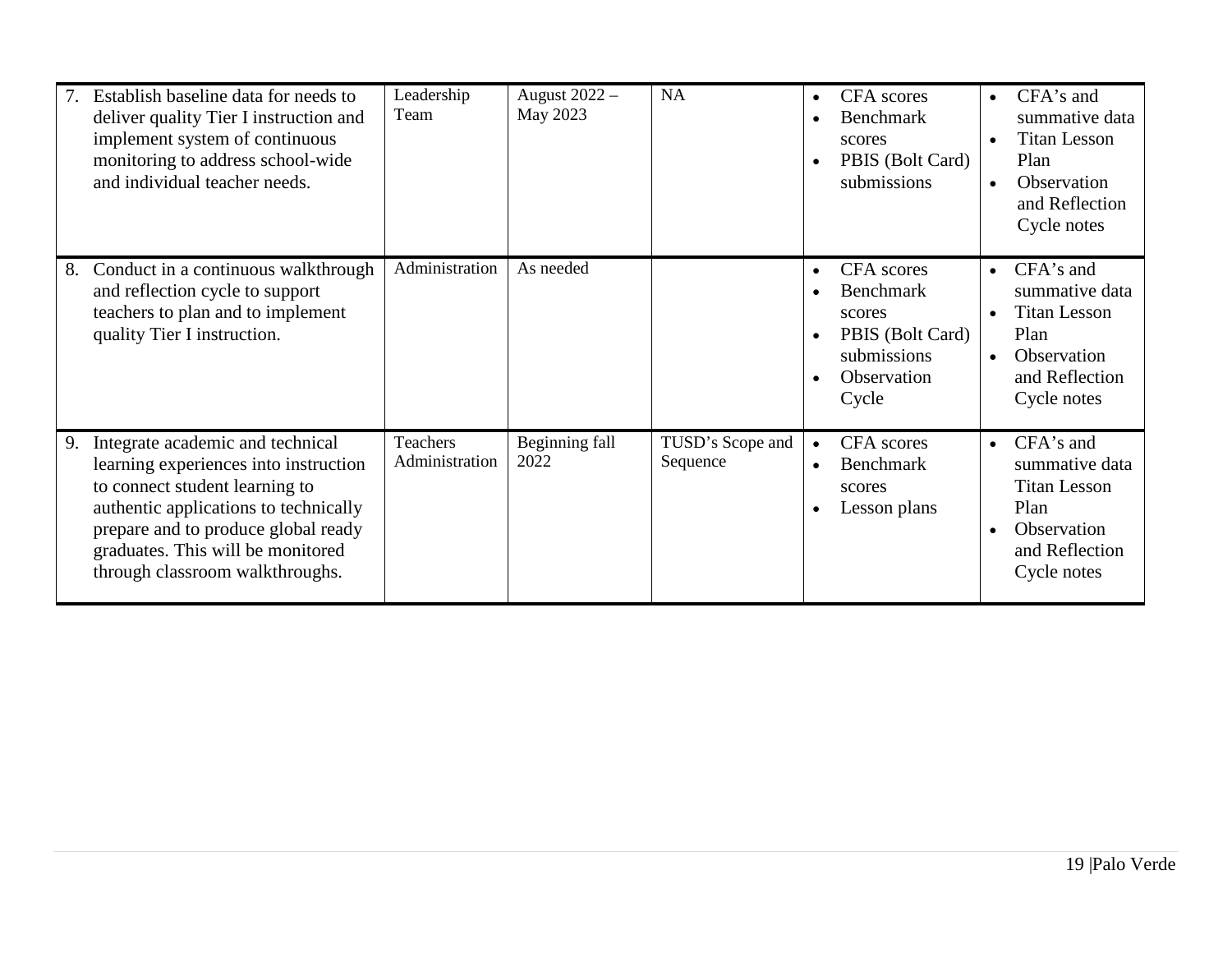|                | Action Steps to Implement, Monitor and Asses Strategies to Achieve SMART Goals for Overall Student Achievement: Strategy 3                                         |                                                  |                                        |                          |                                                                                                                                                               |                                                          |  |  |
|----------------|--------------------------------------------------------------------------------------------------------------------------------------------------------------------|--------------------------------------------------|----------------------------------------|--------------------------|---------------------------------------------------------------------------------------------------------------------------------------------------------------|----------------------------------------------------------|--|--|
|                | <b>Strategy 2.</b> Develop and enhance Tier II and Tier III Interventions                                                                                          |                                                  |                                        |                          |                                                                                                                                                               |                                                          |  |  |
|                | <b>Action Steps to Implement Strategy</b>                                                                                                                          | Person(s) to<br><b>Carry Out</b><br><b>Tasks</b> | <b>Timeline/Target</b><br><b>Dates</b> | <b>Resources Needed</b>  | <b>Monitoring</b>                                                                                                                                             | <b>Evidence of</b><br><b>Assessment</b>                  |  |  |
| $\mathbf{I}$ . | Implement new system for quarterly<br>credit checks – to take place during<br><b>Advisement Period</b>                                                             | Teachers<br><b>MTSS</b>                          | August 2022 -<br>May 2023              | <b>Access to Synergy</b> | PLC-CTT sign<br>$\bullet$<br>in sheets and<br>notes<br>Protocol<br>$\bullet$<br>document for<br>identifying<br>students in<br>need of Tier 3<br>Interventions | Academic<br>performance scores<br>to determine<br>growth |  |  |
| 2.             | Analyze data from common formative<br>assessments and benchmark assessments<br>to identify students in need of support<br>for Tier 2 instruction in the classroom. | IDI<br>PLC/CTTs                                  | August 2022 -<br>May 2023              | Remediation<br>materials | PLC-CTT sign<br>$\bullet$<br>in sheets and<br>notes<br>Protocol<br>$\bullet$<br>document for<br>identifying<br>students in<br>need of Tier 3<br>Interventions | Academic<br>performance scores<br>to determine<br>growth |  |  |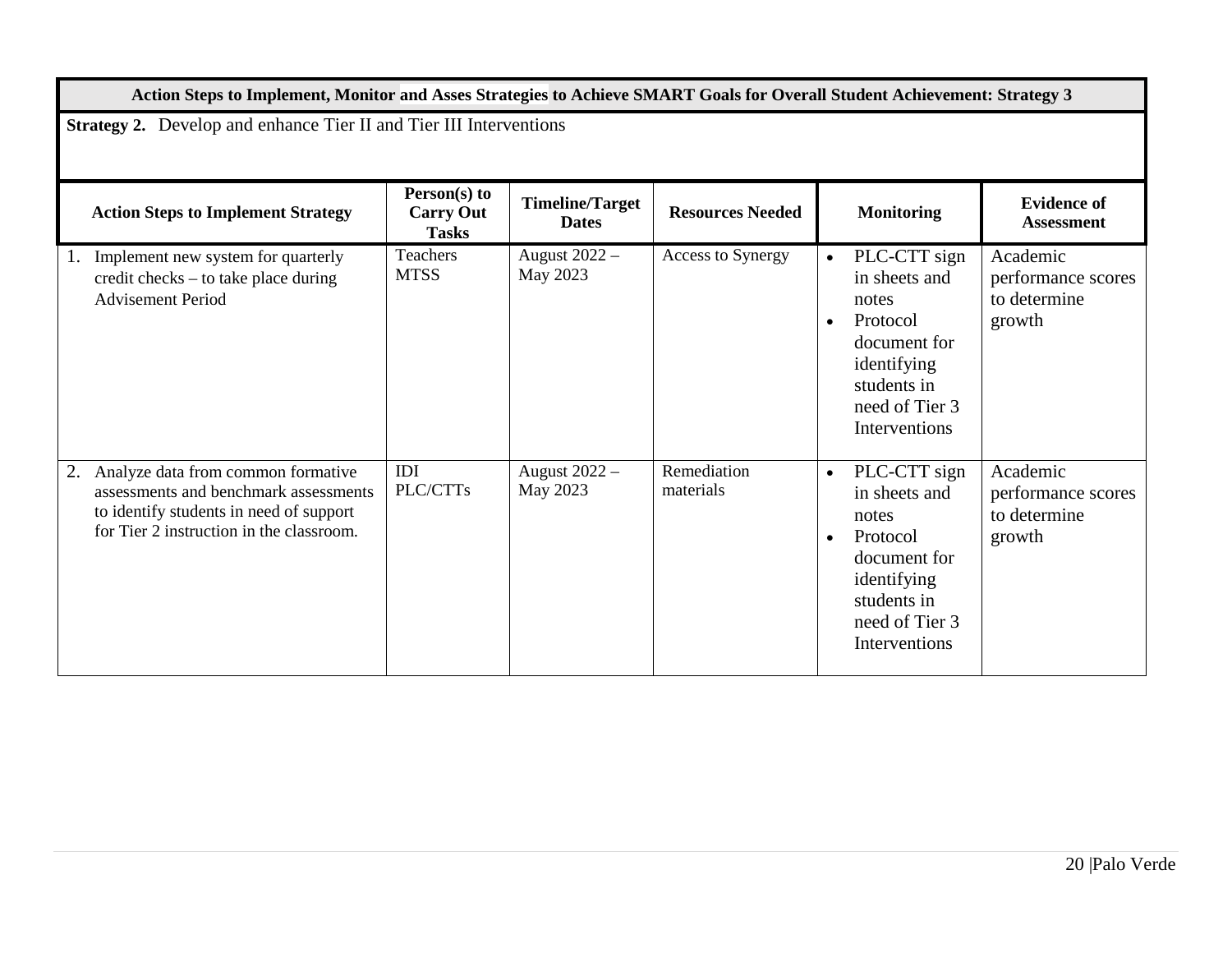| 3. Develop action plans to support<br>students who have not mastered the<br>standards through re-teach lessons,<br>small group instruction, push-in or<br>pull-out intervention services                               | PLC-CTTs                                                          | August 2022 -<br>May 2023      | Remediation<br>materials                                  | • PLC-CTT sign in sheets<br>and notes<br>• Protocol document for<br>identifying students in<br>need of Tier 3<br>Interventions | Academic<br>performance scores<br>to determine<br>growth |
|------------------------------------------------------------------------------------------------------------------------------------------------------------------------------------------------------------------------|-------------------------------------------------------------------|--------------------------------|-----------------------------------------------------------|--------------------------------------------------------------------------------------------------------------------------------|----------------------------------------------------------|
| Utilize Math and/or Reading<br>4.<br>Interventionist on a push-in/pull-out<br>basis to help ensure continuous<br>improvement for all students.                                                                         | Math<br>Interventionist<br>Reading<br>Interventionist             | August 2022 -<br>May 2023      | Remediation<br>materials<br>Reading/Writing<br>strategies | • PLC-CTT sign in sheets<br>and notes<br>• Protocol document for<br>identifying students in<br>need of Tier 3<br>Interventions | Academic<br>performance scores<br>to determine<br>growth |
| 5. Focus on academic performance data<br>(school wide, grade level, and<br>classroom level Tier 1, 2, and 3<br>recommendations as a response to<br>data at the school wide, subgroup, or<br>individual student level). | <b>MTSS</b><br>Facilitator<br>MTSS Team<br>members<br>IDI         | August<br>$2022 - May$<br>2023 | Academic<br>performance<br>data                           | • PLC-CTT sign in sheets<br>and notes<br>• Protocol document for<br>identifying students in<br>need of Tier 3<br>Interventions | Academic<br>performance scores<br>to determine<br>growth |
| 6. Provide student data chats after the<br>school's standards-based pre-<br>assessment and the district's<br>benchmark testing.                                                                                        | IDI<br><b>MTSS</b><br>Dean<br>Dropout<br>Prevention<br>Specialist | August<br>$2022 - May$<br>2023 |                                                           | • PLC-CTT sign in sheets<br>and notes<br>• Protocol document for<br>identifying students in<br>need of Tier 3<br>Interventions | Academic<br>performance scores<br>to determine<br>growth |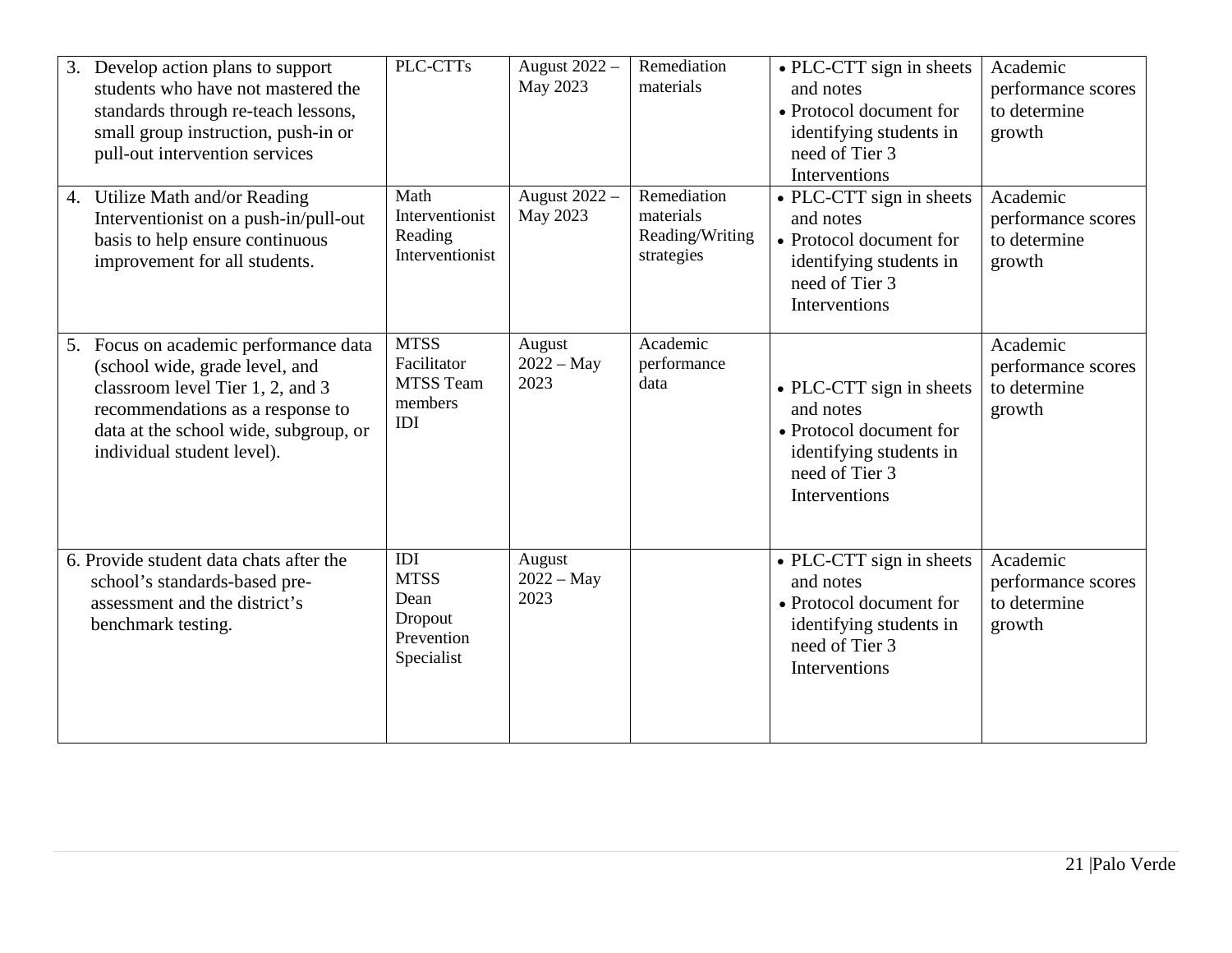| Action Steps to Implement, Monitor and Assess Improvement Strategies for Student Achievement Improvement Goal 1                                                                                                                      |                                                             |                                                          |                                                                 |                                                                                          |                                                                                                                  |  |  |  |
|--------------------------------------------------------------------------------------------------------------------------------------------------------------------------------------------------------------------------------------|-------------------------------------------------------------|----------------------------------------------------------|-----------------------------------------------------------------|------------------------------------------------------------------------------------------|------------------------------------------------------------------------------------------------------------------|--|--|--|
| Strategy 3: Implement school-wide AVID Program, in order to continue to reduce the opportunity gap.                                                                                                                                  |                                                             |                                                          |                                                                 |                                                                                          |                                                                                                                  |  |  |  |
| <b>Action Steps to Implement Strategy</b>                                                                                                                                                                                            | <b>Person(s) to Carry</b><br><b>Out Tasks</b>               | <b>Timeline/Target</b><br><b>Dates</b>                   | <b>Resources</b><br><b>Needed</b>                               | <b>Monitoring</b>                                                                        | <b>Evidence of</b><br><b>Assessment</b>                                                                          |  |  |  |
| 1. Ensure 4-5 teachers/coordinator/committee<br>members attend AVID Summer Institute each<br>year                                                                                                                                    | Teachers<br>Committee<br><b>Members</b><br>ALE Dept.<br>CSP | Once per year                                            | ALE funding                                                     | Staff Registration AVID                                                                  | Implementation -<br>lesson plans                                                                                 |  |  |  |
| 2. Present AVID PD 4 times per year                                                                                                                                                                                                  | CSP<br>Avid Coordinator                                     | Quarterly                                                | Training materials<br>Space on PD<br>calendar                   | Power point, sign-<br>in sheets, AVID<br>artifacts                                       | esson plans<br><b>AVID</b><br>walkthrough logs                                                                   |  |  |  |
| 3. Integrate AVID WICOR (Writing, Inquiry,<br>Collaboration, Organization, Reading) Strategies<br>into all content areas, systematically to provide a<br>practical pathway to more engaging instructional<br>strategies for teachers | <b>Teachers</b><br>CSP for training                         | Weekly, at<br>minimum<br>Checked during<br>walk-throughs | <b>Avid Materials</b><br><b>WICOR</b> posters<br>for classrooms | <b>Lesson Plans</b><br>Walkthrough logs<br>meeting the<br>criteria                       | CFAs data<br>reflecting<br>effectiveness<br>PLC Agendas and<br><b>PLC</b> minutes<br>Department<br>collaboration |  |  |  |
| 4. Improve the four domains of school-wide AVID<br>(Instruction, Systems, Leadership, Culture)                                                                                                                                       | Administration<br>Leadership Team                           | Continuously                                             |                                                                 | PD sign-in<br><b>sheets</b><br><b>AVID PD</b><br>artifacts<br>PLC Agendas<br>PLC minutes | <b>School Surveys</b><br><b>AVID Rubric</b><br><b>AVID Protocol</b>                                              |  |  |  |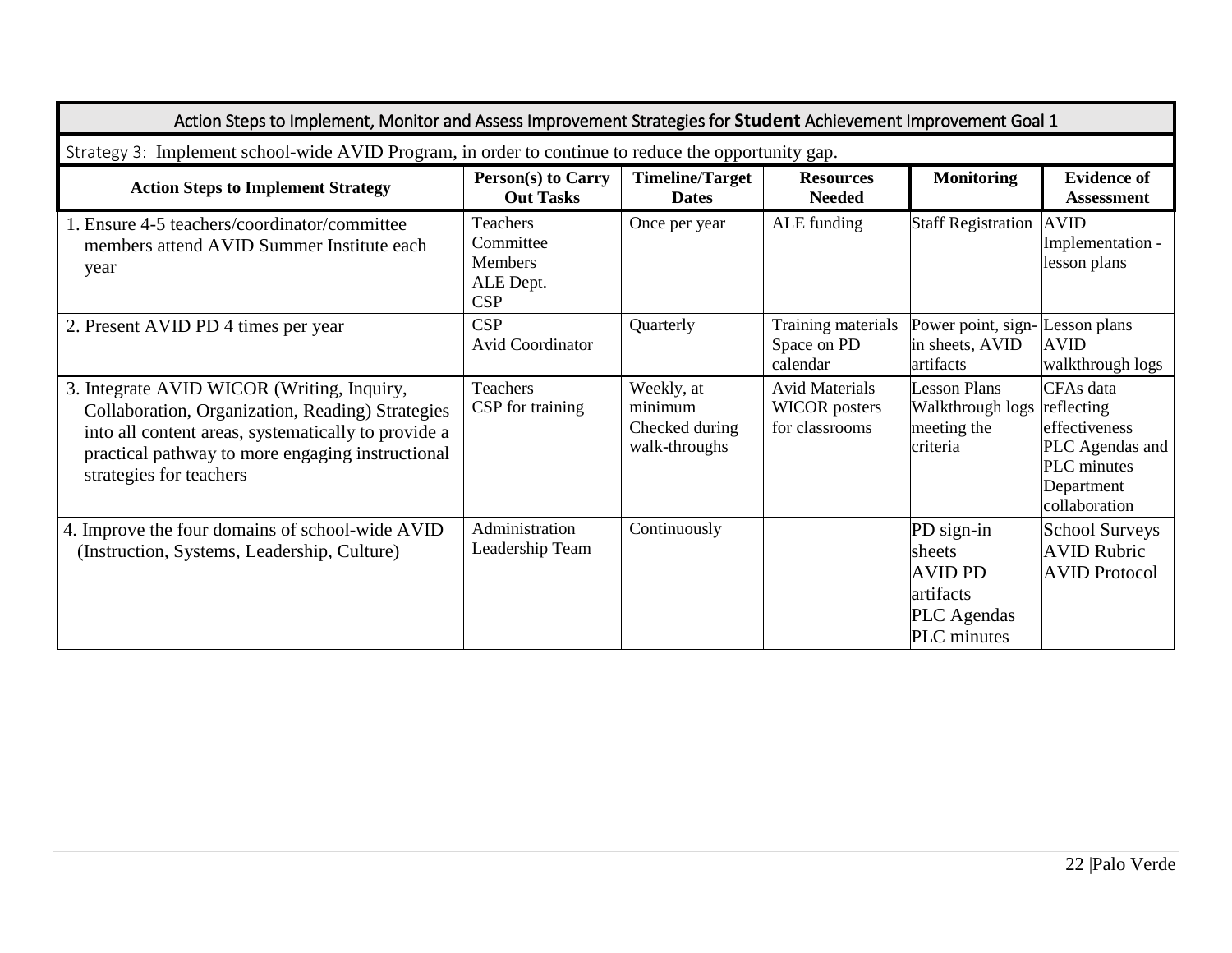#### **V. Academic Performance for African American and Latino Students**

### **A. Gaps in USP Subgroups Performance (African American and Latino)**

#### **Interpretive Summary - Academic Performance for African American and Latino Students (see data Pages 4-5).**

There are multiple data points and key information to support the site acacdemic gap analysis that is specific to improved academic performance for African American and Latino students. This information will help to identify needs to increase overall school academic performance. This data summary includes:

Based on SY 2018-19 ACT data:

- Latino students have academic gaps in both ELA (English and Reading) and Math
	- o White students outperform Latino students in English by 3 Points
	- o White students outperform Latino students in Reading by 3 Points
	- o White students outperform Latino students in Math by 2 Points
- African American students have academic gaps in both ELA (English and Reading) and Math
	- o White students outperform African American students in English by 5 Points
	- o White students outperform African American students in Reading by 5 Points
	- o White students outperform African American students in Math by 3 Points

\*Note that this data is from SY 17-18 to ensure the most valid data set possible for goal setting.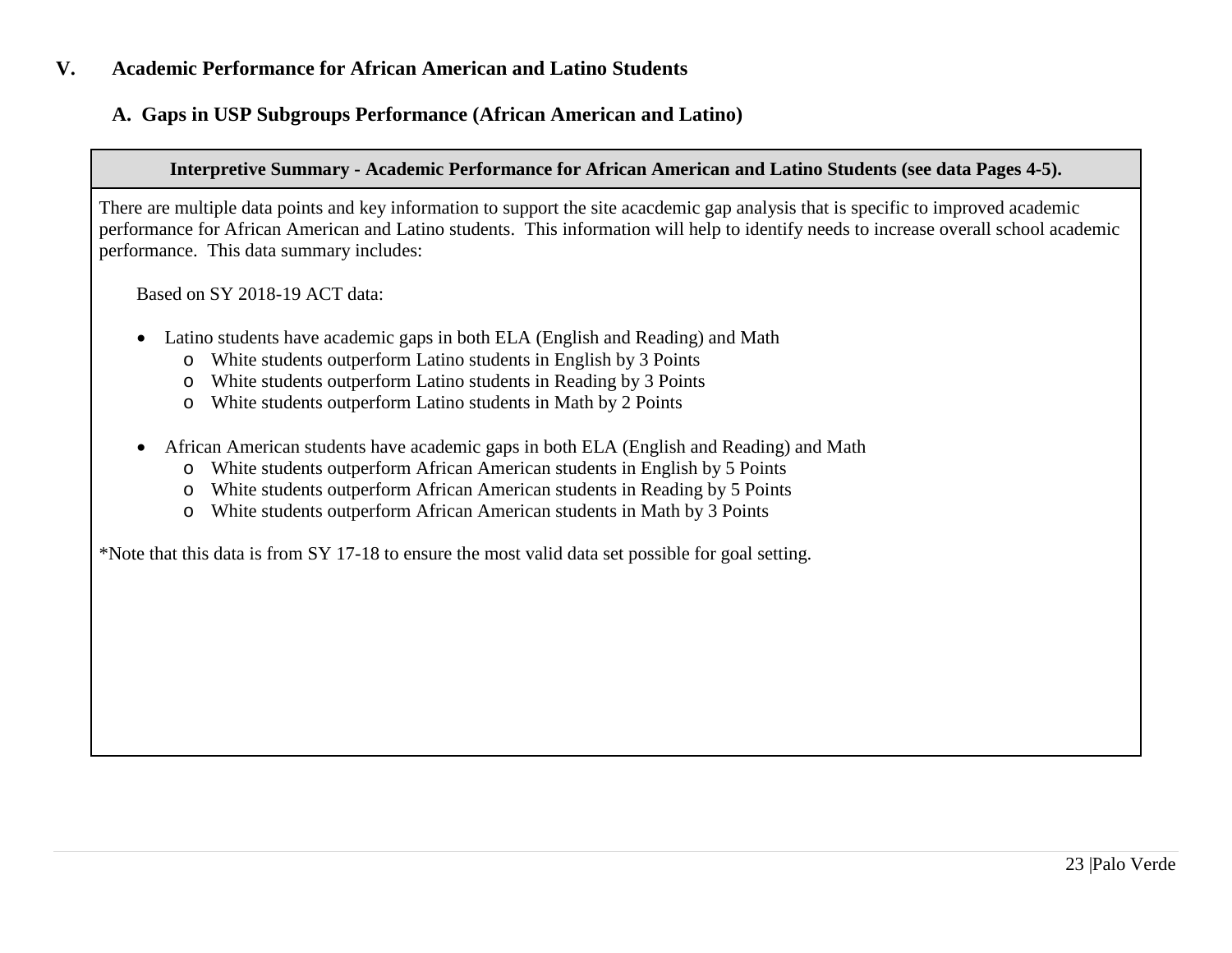| <b>Root Cause Analysis</b>                                                                     |    |                                                                                                              |    |                                                                                                                                                    |  |  |  |
|------------------------------------------------------------------------------------------------|----|--------------------------------------------------------------------------------------------------------------|----|----------------------------------------------------------------------------------------------------------------------------------------------------|--|--|--|
| <b>Identify Top Causes of these Gaps</b>                                                       |    | <b>Identify the Root of these Causes</b>                                                                     |    | <b>Identify Foundational Causes</b>                                                                                                                |  |  |  |
| 1. Lack of culturally relevant pedagogical<br>strategies employed across all content<br>areas. |    | 1. Coaching around the SPARKS<br>framework to support culturally<br>relevant instructional practice.         | 1. | Deep professional development and job<br>embedded coaching relate to cultural<br>relevance – possible need for external<br>PD provider             |  |  |  |
| 2. Lack of academic interventions for African<br>American and Latino students                  |    | 2. Need overall PLC structure to supper<br>in class academic interventions and<br>differentiated instruction |    | 2. Need for effective PLCs to discuss<br>differentiated instructional practice and<br>planning that use data to inform<br>interventions.           |  |  |  |
| Need for rich after school programming to<br>3.<br>support academic interventions              | 3. | Allocating resources for targeted<br>academic interventions that can occur<br>after school                   |    | 3. Need for financial allocation to pay<br>added duty for teachers or for a tutoring<br>company to provide targeted, data<br>driven interventions. |  |  |  |

# **B. SMART Goals for Reducing Achievement Gaps Among USP Subgroups**

| <b>SMART Goal Statements for Subgroups</b>                                                                                                                                                     | <b>Evidence to Be Used to Assess Progress and Accomplishment</b> |
|------------------------------------------------------------------------------------------------------------------------------------------------------------------------------------------------|------------------------------------------------------------------|
| 1. By June 2023, the English and Reading achievement gap<br>between Latino students and White students will be closed<br>by 3% as measured by end of year ACT assessment<br>reports.           | 2023 Assessment Scores                                           |
| 2. By June 2023, the English and Reading achievement gap<br>between African American students and White students<br>will be closed by 3% as measured by end of year ACT<br>assessment reports. |                                                                  |
| By June 2023, the Math achievement gap between Latino<br>3.<br>students and White students will be closed by 3% as<br>measured by end of year ACT assessment reports.                          |                                                                  |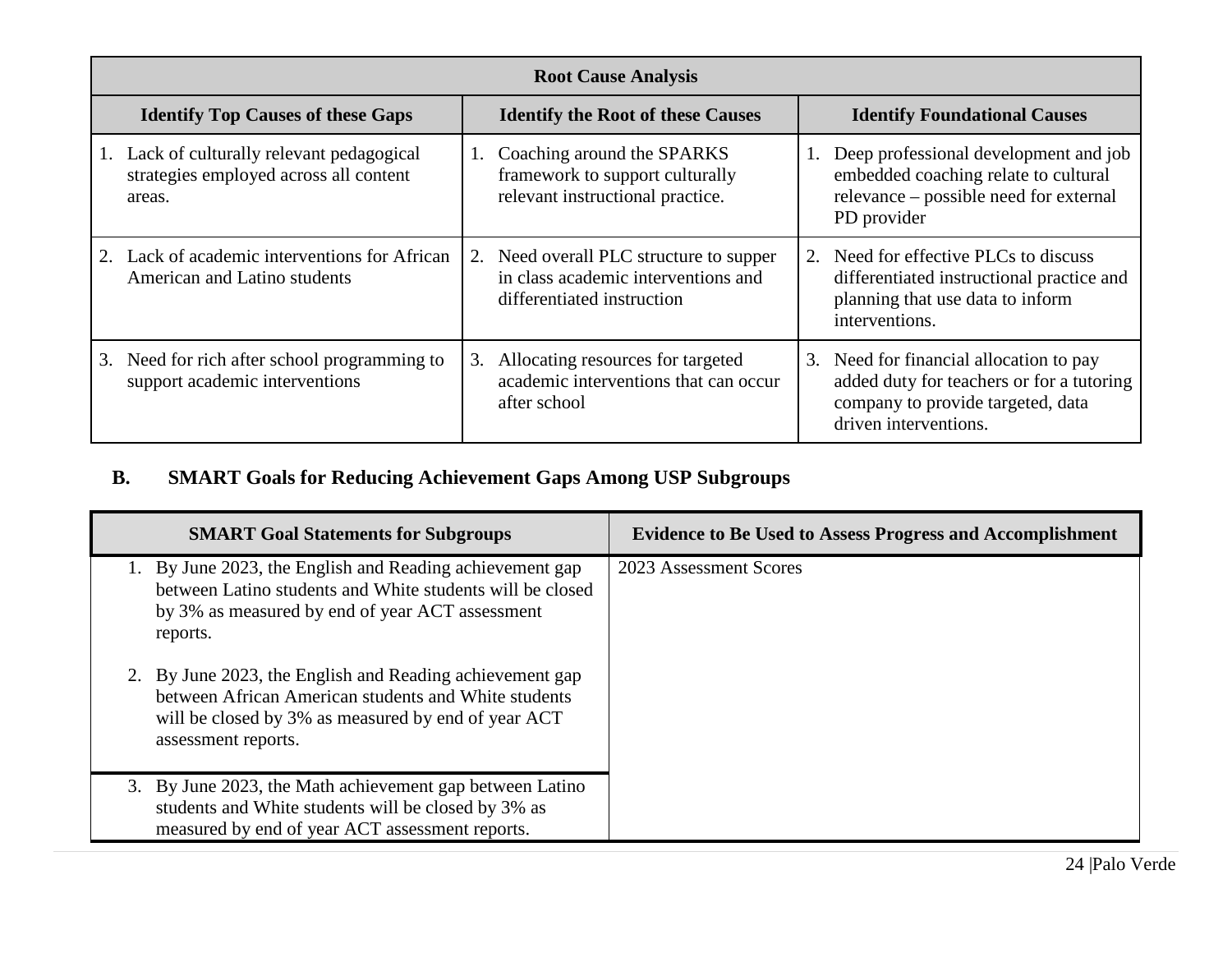| 4. By June 2023, the Math achievement gap between African |
|-----------------------------------------------------------|
|-----------------------------------------------------------|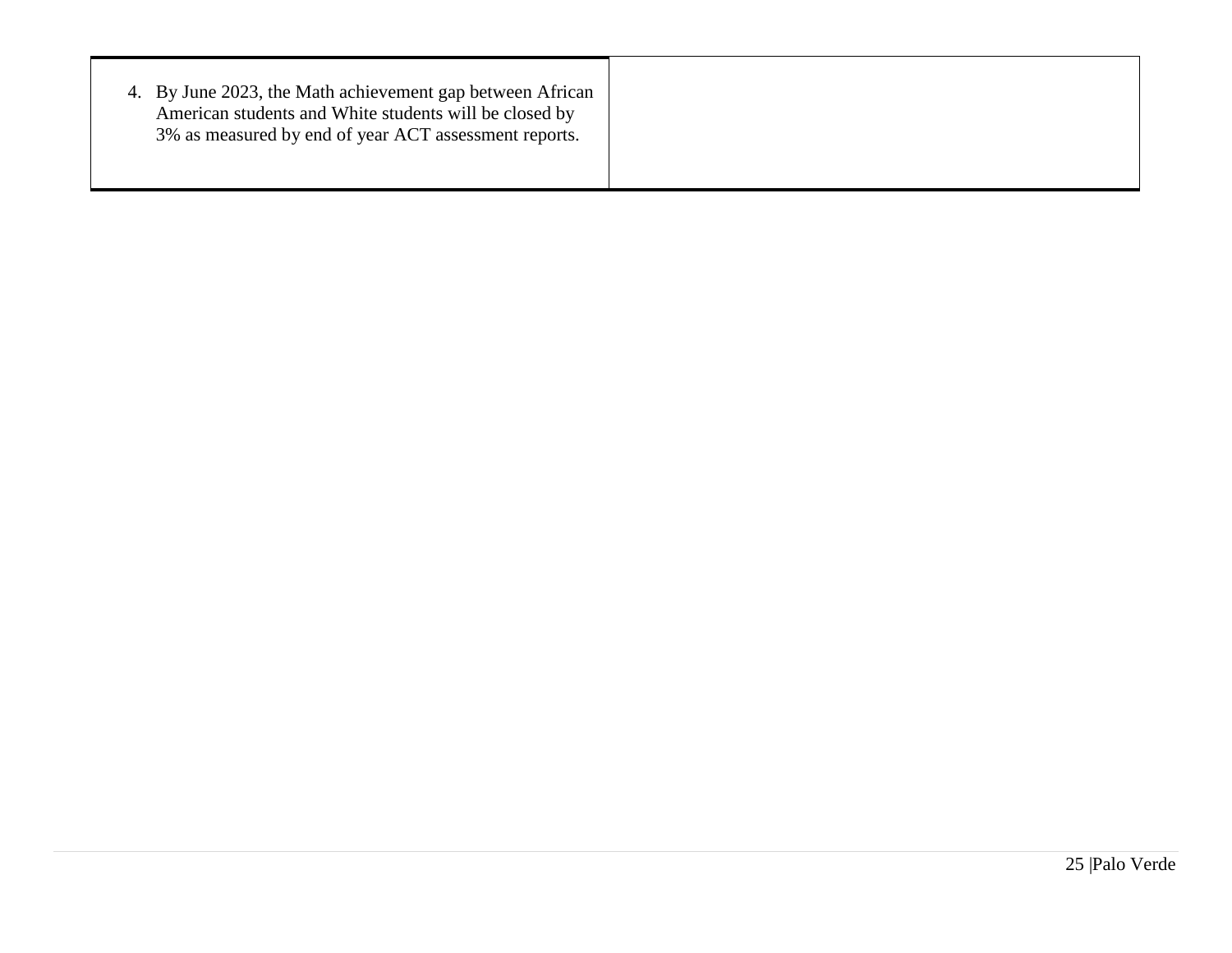# **C. Goal Attainment:**

# **1. Strategies to Achieve SMART Goals**

| Strategies that help Magnet School Achieve Improvement for African American and Latino Students                           |                                                                                                                                                                                    |  |  |  |  |  |
|---------------------------------------------------------------------------------------------------------------------------|------------------------------------------------------------------------------------------------------------------------------------------------------------------------------------|--|--|--|--|--|
| <b>Strategies</b>                                                                                                         | <b>Strengths and Obstacles</b>                                                                                                                                                     |  |  |  |  |  |
| Provide professional development and job embedded<br>coaching related to culturally relevant instructional<br>strategies. | <b>Supports:</b><br>District supports for culturally relevant instruction<br><b>SPARKS</b><br>$\bullet$                                                                            |  |  |  |  |  |
|                                                                                                                           | <b>Constraints:</b><br>Gaps in instructional observation/feedback cycle specific<br>to the SPARKS framework                                                                        |  |  |  |  |  |
| Create after school tutoring and school day Tier II and Tier<br>2.<br>III interventions.                                  | <b>Supports:</b><br>Benchmark and CFA structures are in place                                                                                                                      |  |  |  |  |  |
|                                                                                                                           | <b>Constraints:</b>                                                                                                                                                                |  |  |  |  |  |
|                                                                                                                           | Lack of Tier II academic interventions specific to African<br>American and Latino students<br>Lack of Tier III academic support classes to African American<br>and Latino students |  |  |  |  |  |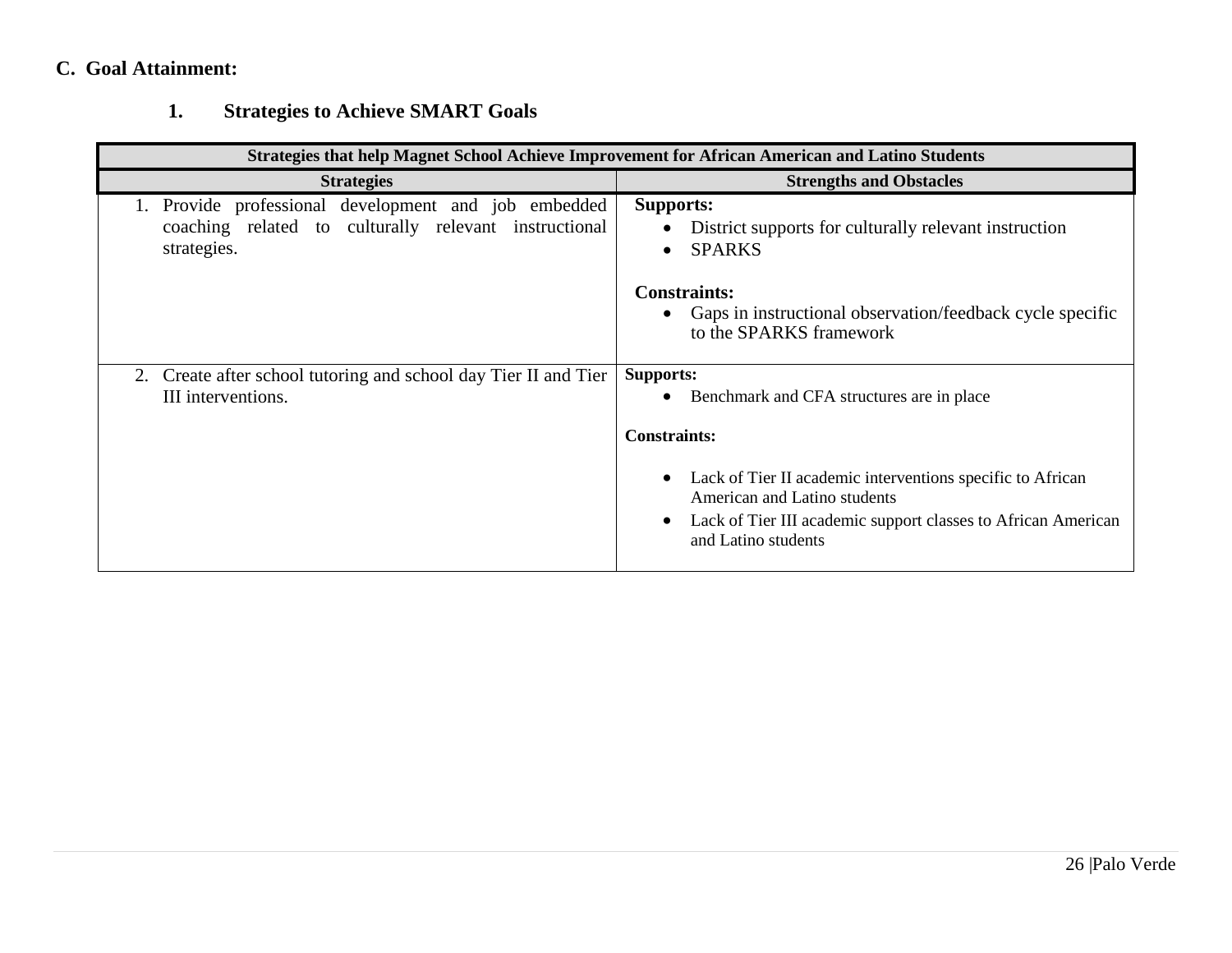# **2. Action Steps to Implement Strategies**

| Action Steps to Implement, Monitor and Assess Strategies for SMART Goals for African American and Latino students                                                                                                                            |                                                 |                                            |                                                                                               |                                                                                    |                                                                                                    |  |  |
|----------------------------------------------------------------------------------------------------------------------------------------------------------------------------------------------------------------------------------------------|-------------------------------------------------|--------------------------------------------|-----------------------------------------------------------------------------------------------|------------------------------------------------------------------------------------|----------------------------------------------------------------------------------------------------|--|--|
| Subgroup Strategy 1: Provide professional development and job embedded coaching related to culturally relevant instructional strategies.                                                                                                     |                                                 |                                            |                                                                                               |                                                                                    |                                                                                                    |  |  |
| <b>Action Steps to Implement Strategy</b>                                                                                                                                                                                                    | Person(s)<br>to Carry<br><b>Out Tasks</b>       | Timeline/<br><b>Target</b><br><b>Dates</b> | <b>Resources Needed</b>                                                                       | <b>Monitoring</b>                                                                  | <b>Evidence of Assessment</b>                                                                      |  |  |
| Provide Professional development and job<br>embedded coaching related to SPARKS<br>(Culturally relevant) framework for all<br>teachers so they can learn how to<br>effectively reach subgroup populations<br>form a pedagogical perspective. | Principal;<br>Curriculum<br>Service<br>Provider | August<br>2022                             | <b>Culturally Relevant</b><br>Pedagogy and<br>Instruction                                     | Observation logs;<br>observation data                                              | Sign in logs                                                                                       |  |  |
| Utilize daily instructional observations<br>2.<br>looking for employed SPARKS strategies<br>across the curriculum                                                                                                                            | Principal;<br>Curriculum<br>Service<br>Provider | Aug. 2022-<br>May 2023                     | <b>SPARKS</b><br>instructional<br>protocol and<br>examples of<br><b>SPARKS</b><br>integration | <b>Benchmark</b><br>assessments tied to<br>African American<br>and Latino students | Formative assessments;<br>benchmark assessments<br>tied to African American<br>and Latino students |  |  |

| Action Steps to Implement, Monitor and Assess Improvement Strategies for Improvement Goal for African American and Latino students |                                                   |                                             |                                                                       |                                            |                                            |  |  |
|------------------------------------------------------------------------------------------------------------------------------------|---------------------------------------------------|---------------------------------------------|-----------------------------------------------------------------------|--------------------------------------------|--------------------------------------------|--|--|
| Subgroup Strategy 2: Create after school tutoring and school day academic interventions                                            |                                                   |                                             |                                                                       |                                            |                                            |  |  |
| <b>Action Steps to Implement Strategy</b>                                                                                          | Person(s) to<br><b>Carry Out</b><br><b>Tasks</b>  | <b>Timeline/Target</b><br><b>Dates</b>      | <b>Resources Needed</b>                                               | <b>Monitoring</b>                          | <b>Evidence of</b><br>Assessment           |  |  |
| Provide school day interventions<br>that are targeted via data and<br>subgroup – African American and<br>Latino students           | Principal;<br>Magnet<br>Coordinators;<br>Teachers | Weekly<br>$August - May$<br>$(2022 - 2023)$ | <b>Lesson Plans</b><br>ELA/Math<br>connection;<br>interventionist FTE | formative assessment<br>and benchmark data | Formative assessment<br>and benchmark data |  |  |
| 2. Provide after-school tutoring to<br>support academic performance for<br>African American and Latino<br>subgroups.               | Principal;<br>Magnet<br>Coordinators;<br>teachers | Weekly<br>August - May<br>$(2022 - 2023)$   | <b>Lesson Plans</b><br>ELA/Math<br>connection; added<br>duty          | Formative assessment<br>and benchmark data | Formative assessment<br>and benchmark data |  |  |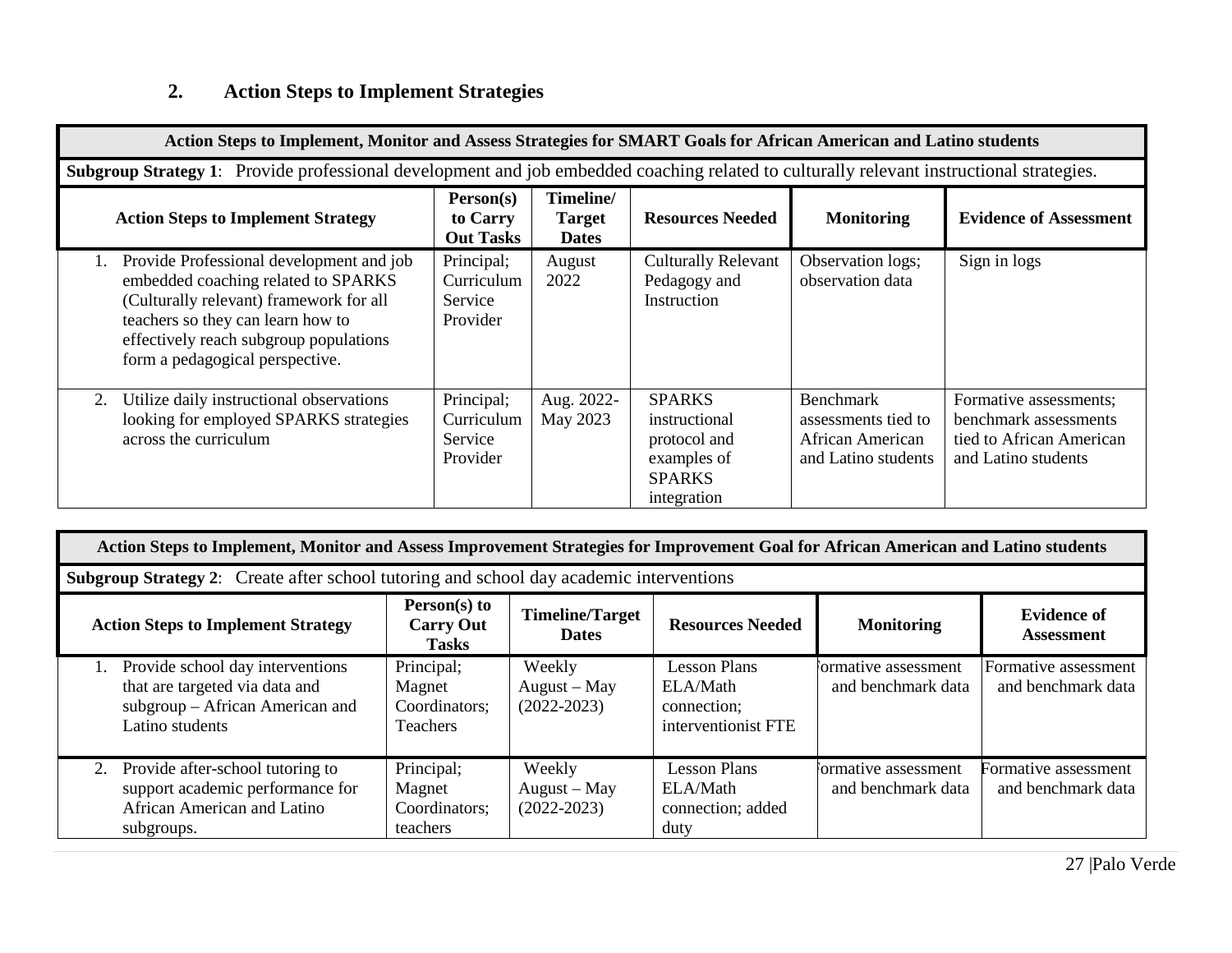#### **VI. MAGNET SCHOOL BUDGET**

After review of site needs, the following budget is in addition to the regular District funding, as a supplement to support the achievement of Magnet Plans, goals, and strategies. List other school FTE to support the MSP Goals for integration and academic quality. Include 910(G) or non-910(G) FTE and other support staff that are assigned to your school by the District (e.g. Teacher Mentors, Technology Liaisons, AVID teachers, Master Teachers, Lead Teachers, School Community Liaison Lead, MTSS Lead, etc.):

- 1.0 FTE Math Specialist Teacher (910G, 202)
- 1.0 FTE Reading Specialist Teacher (910G, 202)
- 1.0 FTE Assistant Principal (910G, 202)
- 1.0 FTE Magnet Coordinator (910G, 202)
- 1.0 FTE Instructional Data and Intervention Specialist (910G, 202)
- 1.0 FTE Classified Network Tech (910G, 202)
- 2.0 FTE Guidance Counselor (M&O)
- 1.0 FTE Library Media Specialist (M&O)
- 1.0 FTE Teacher (Title I)
- 1.0 FTE School Community Liaison (Title I)
- 1.0 FTE Dean of Students (Title I)
- 1.0 FTE Curriculum Service Provider (Title I)
- 0.7 FTE Coordinator for College and Career Readiness (910G, Other)
- 0.3 FTE Coordinator for College and Career Readiness (Perkins)
- 1.0 FTE MTSS Facilitator (910G, other)
- 1.0 FTE Teacher AVID (910G, other)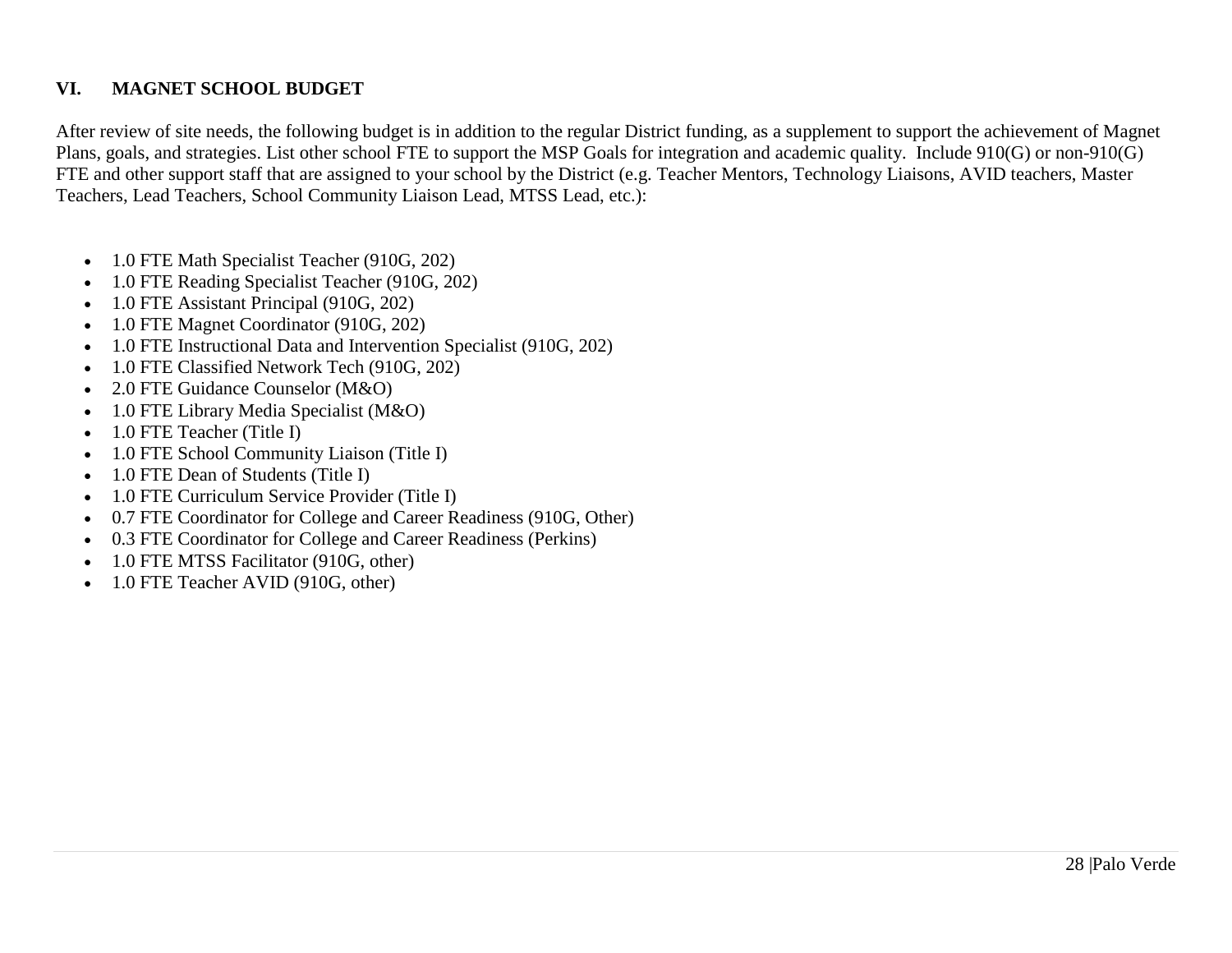# **Magnet School Budget**

# **Personnel**

|                                   | <b>Deseg Budget 2022-2023 SY</b> |            |                                                                                                                                                                                                                                                                                                                                                                                                                                                                                                                                            |                                                    |                                       |  |
|-----------------------------------|----------------------------------|------------|--------------------------------------------------------------------------------------------------------------------------------------------------------------------------------------------------------------------------------------------------------------------------------------------------------------------------------------------------------------------------------------------------------------------------------------------------------------------------------------------------------------------------------------------|----------------------------------------------------|---------------------------------------|--|
| <b>Description</b>                | Amount                           | <b>FTE</b> | <b>Purpose</b>                                                                                                                                                                                                                                                                                                                                                                                                                                                                                                                             | <b>MSA</b><br><b>Focus</b><br>Area                 | <b>Goal Focus</b>                     |  |
| Teacher<br>Math Specialist        | \$46,375.00                      | 1.0        | Freshman students who have been selected based on 8th grade math scores will be<br>scheduled in a Response to Intervention class targeting essential skill deficits. Provide<br>on-site targeted support to teachers, coaches and leaders. This may range from<br>providing lesson planning and pacing support, to helping educators analyze data and<br>apply it to instruction, to working with leaders to identify evidence of implementation<br>successes and challenges.                                                              | AA                                                 | Student<br>Achievement                |  |
| <b>Benefits</b>                   | \$13,912.50                      |            |                                                                                                                                                                                                                                                                                                                                                                                                                                                                                                                                            |                                                    |                                       |  |
| Teacher<br>Reading Specialist     | \$50,792.00                      | 1.0        | A Reading Specialist will assist L25 students using Concept Recovery program. The<br>Reading Specialist will work with PLCs and teachers to develop strategies to improve<br>classroom instruction with a focus on literacy. Work collaboratively with a team to<br>plan instruction. Demonstrate commitment to continuous learning                                                                                                                                                                                                        | AA                                                 | Student<br>Achievement                |  |
| <b>Benefits</b>                   | \$15,228.60                      |            |                                                                                                                                                                                                                                                                                                                                                                                                                                                                                                                                            |                                                    |                                       |  |
|                                   |                                  |            |                                                                                                                                                                                                                                                                                                                                                                                                                                                                                                                                            |                                                    |                                       |  |
| <b>Assistant Principal</b>        | \$80,561.00                      | 1.0        | Assistant Principal provides leadership and management of a school that is focused on<br>student learning and achievement, relationships, and communication, and efficient<br>operations. Promotes the success of each student by facilitating the development and<br>articulation of a vision of learning that is shared and supported by the school<br>community.                                                                                                                                                                        | $\ensuremath{\text{IN}}$<br>AA<br>PCI<br><b>MT</b> | Integration<br>Student<br>Achievement |  |
| <b>Benefits</b>                   | \$24,168.30                      |            |                                                                                                                                                                                                                                                                                                                                                                                                                                                                                                                                            |                                                    |                                       |  |
|                                   |                                  |            |                                                                                                                                                                                                                                                                                                                                                                                                                                                                                                                                            |                                                    |                                       |  |
| <b>Magnet Site</b><br>Coordinator | \$48,900.00                      | 1.0        | The Magnet Coordinator will communicate essential information and highlight<br>significant news about Magnet teachers, students, events through the school<br>Newsletter, school website, social media, marque, and maintain technology<br>infrastructure. The Magnet Coordinator will schedule presentations/events to showcase<br>magnet program at local middle schools especially feeder schools (Booth-Fickett,<br>Secrist, Naylor, Vail). The Magnet Coordinator supports all curriculum and instruction<br>initiatives and efforts. | IN<br>AA<br>PCI<br>PL<br><b>MT</b>                 | Integration<br>Student<br>Achievement |  |
| <b>Benefits</b>                   | \$14,670.00                      |            |                                                                                                                                                                                                                                                                                                                                                                                                                                                                                                                                            |                                                    |                                       |  |
|                                   |                                  |            |                                                                                                                                                                                                                                                                                                                                                                                                                                                                                                                                            |                                                    |                                       |  |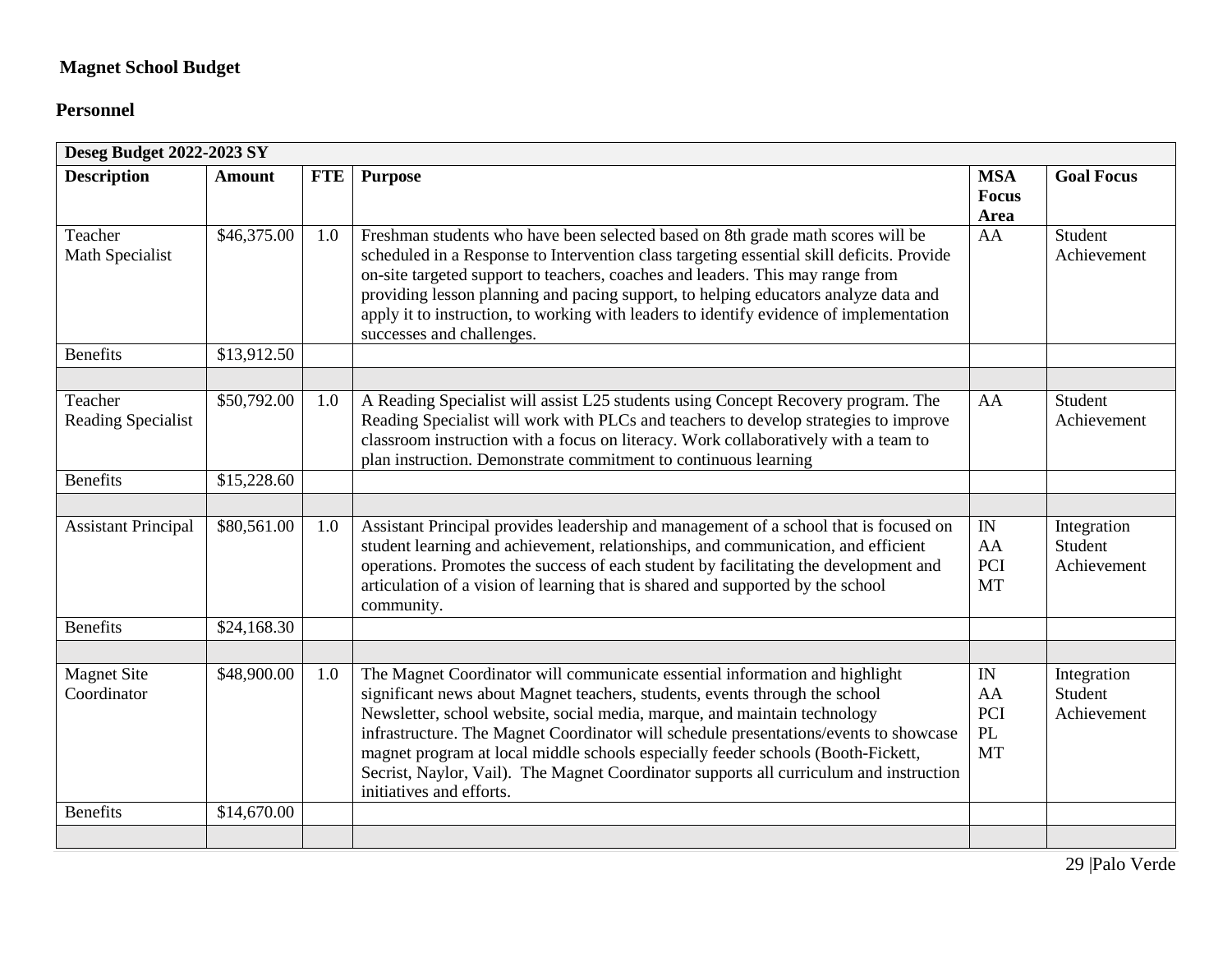| <b>Instructional Data</b><br>and Intervention<br>Specialist | \$55,900.00      | 1.0  | A Data Coach will create and implement interventions for the L25 and at-risk students.<br>This position will work with PLC-CTTs to develop intervention strategies will work<br>with teams to disaggregate data in order to differentiate Tier 1 instruction and                                                                                       | AA<br>PL         | Student<br>Achievement                |
|-------------------------------------------------------------|------------------|------|--------------------------------------------------------------------------------------------------------------------------------------------------------------------------------------------------------------------------------------------------------------------------------------------------------------------------------------------------------|------------------|---------------------------------------|
|                                                             |                  |      | intervention opportunities.                                                                                                                                                                                                                                                                                                                            |                  |                                       |
| <b>Benefits</b>                                             | \$16,770.00      |      |                                                                                                                                                                                                                                                                                                                                                        |                  |                                       |
|                                                             |                  |      |                                                                                                                                                                                                                                                                                                                                                        |                  |                                       |
| <b>Classified Network</b><br>Tech                           | \$55,000.00      | 1.0  | A Network Tech will support the use of technology in all aspects of the curriculum<br>focusing on STEAM subjects. The Tech will support student achievement, by assisting<br>teachers in developing integrated, differentiated lessons using accessible technology.<br>The Network Tech will assist with Technology issues with new capital purchases. | AA               | Student<br>Achievement                |
| <b>Benefits</b>                                             | \$16,500.00      |      |                                                                                                                                                                                                                                                                                                                                                        |                  |                                       |
|                                                             |                  |      |                                                                                                                                                                                                                                                                                                                                                        |                  |                                       |
| Added Duty:<br><b>Certified Tutoring</b>                    | \$10,000.00      | 0.0  | To reduce achievement gaps, four teachers will provide afterschool opportunities<br>related to reading and math achievement that target African American and Hispanic<br>students (tutoring 2 times each week for 1.5 hours).                                                                                                                          | In<br>AA         | Integration<br>Student<br>Achievement |
| <b>Benefits</b>                                             | \$2000.00        |      |                                                                                                                                                                                                                                                                                                                                                        |                  |                                       |
|                                                             |                  |      |                                                                                                                                                                                                                                                                                                                                                        |                  |                                       |
| Certified Added<br>Duty                                     | \$1000.00        | 0.0  | To support student achievement, PV teachers will have the opportunity to participate in<br>PLC-CTTs outside of contract time. In PLC-CTTs they will review student testing<br>data, collaborate on curriculum, analyze student work and data, problem solve and<br>develop strategies to close the achievement gap.                                    | AA<br>PL         | Student<br>Achievement                |
| <b>Benefits</b>                                             | \$200.00         |      |                                                                                                                                                                                                                                                                                                                                                        |                  |                                       |
|                                                             |                  |      |                                                                                                                                                                                                                                                                                                                                                        |                  |                                       |
| Added Duty:<br>Recruitment                                  | \$1400.00        | 0.00 | Magnet Coordinator, along with some teachers will work at district and site-based<br>recruiting events.                                                                                                                                                                                                                                                | In<br><b>PCI</b> | Integration                           |
| <b>Benefits</b>                                             | \$280.00         |      |                                                                                                                                                                                                                                                                                                                                                        |                  |                                       |
|                                                             |                  |      |                                                                                                                                                                                                                                                                                                                                                        |                  |                                       |
| <b>Employee Salary</b>                                      | \$<br>349,928.00 |      |                                                                                                                                                                                                                                                                                                                                                        |                  |                                       |
| <b>Employee</b><br><b>Benefits</b>                          | \$<br>103,729.40 |      |                                                                                                                                                                                                                                                                                                                                                        |                  |                                       |
| <b>Total Budget</b>                                         | \$<br>453,657.40 |      |                                                                                                                                                                                                                                                                                                                                                        |                  |                                       |
|                                                             | <b>Total FTE</b> | 6.0  |                                                                                                                                                                                                                                                                                                                                                        |                  |                                       |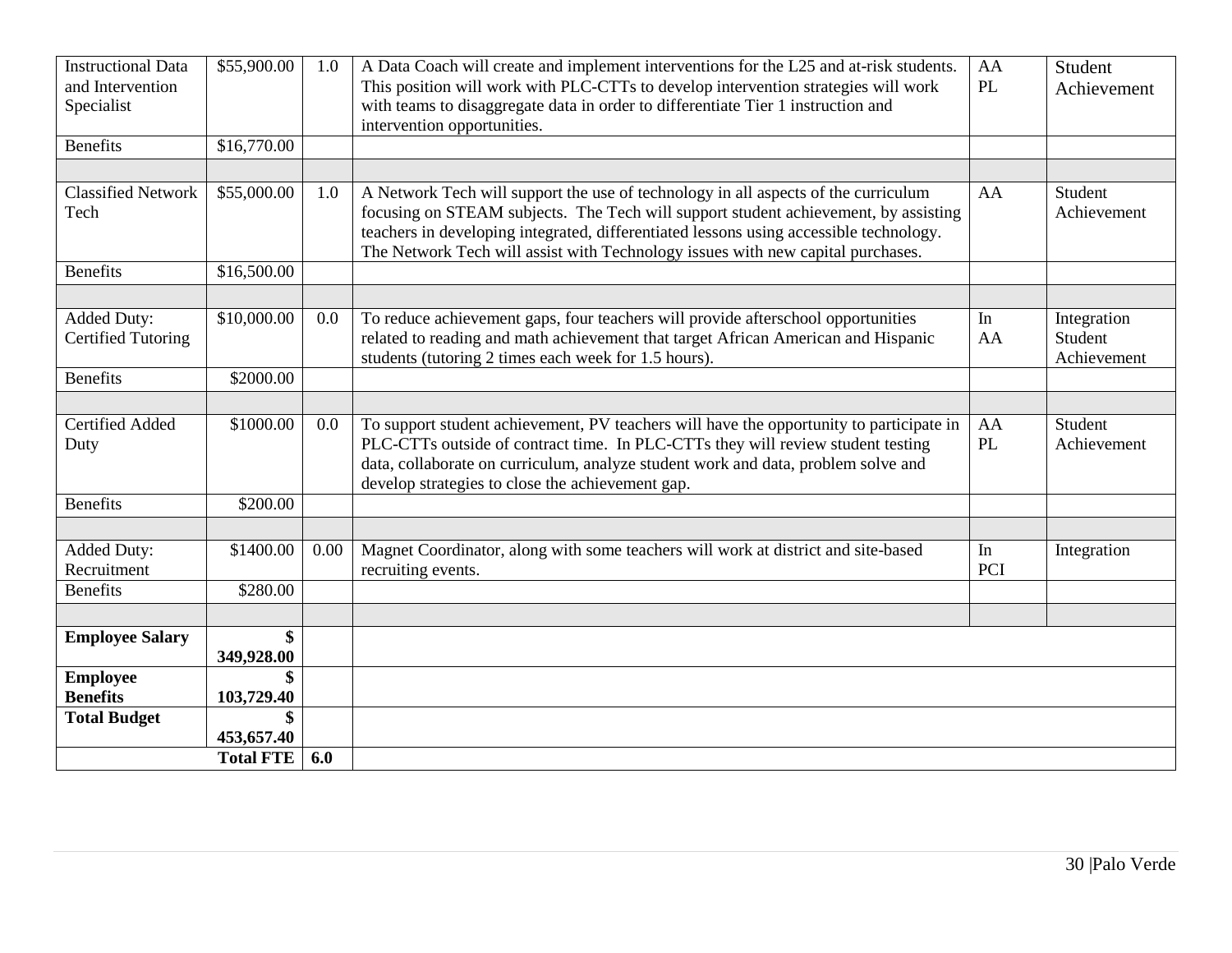# **Non-Personnel**

| <b>Description</b>         | <b>Amount</b> | <b>Purpose</b>                                                                                  | <b>MSA</b><br><b>Focus</b> | <b>Goal Focus:</b> |
|----------------------------|---------------|-------------------------------------------------------------------------------------------------|----------------------------|--------------------|
|                            |               |                                                                                                 | Area                       |                    |
| Supplies:                  | \$5050.00     | Supplies will be purchased as needed to support the STEAM program and success of the            | AA                         | Integration        |
| Instructional              |               | students. To improve instruction, supplies will be purchased to support classroom activities.   | <b>MT</b>                  | Academic           |
|                            |               |                                                                                                 |                            | Achievement        |
| Recruitment and            | \$10,000.00   | Promotional materials will be purchased to advertise the school and its accomplishments.        | In                         | Integration        |
| <b>Marketing Materials</b> |               | Front facing signage will be updated and/or wrapped. This includes sign by main entrance        |                            |                    |
|                            |               | and marquee along 22 <sup>nd</sup> Street. Both are faded and difficult to read.                |                            |                    |
| Mileage                    | \$100.00      | PV magnet coordinator and teachers will attend district recruitment events and recruit          | In                         | Integration        |
|                            |               | students at feeder middle schools.                                                              |                            |                    |
| Supplies: PD               | \$600.00      | PD supplies will be purchased to support teacher learning and development.                      | PL                         | Student            |
|                            |               |                                                                                                 |                            | Achievement        |
| Furniture under            | \$7500.00     | Recruitment and retention of students and families requires attention to the resources          | <b>MT</b>                  | Integration        |
| \$5,000                    |               | available to students and the environment that fosters a positive STEAM model. Palo Verde       | AA                         | Student            |
|                            |               | seeks to outfit classrooms with furniture and equipment that reflects the needs of students and |                            | Achievement        |
|                            |               | the PBL approach being implemented through collaborative PLC/CTT work. Furniture                |                            |                    |
|                            |               | purchased will be conducive to cooperative learning to meet the needs of all students.          |                            |                    |
| Technology under           | \$20,000.00   | Laptops and/or replacement parts and/or accessories will be purchased for aging student         | AA                         | Academic           |
| \$5.000                    |               | laptops and learning devices. Data shows that hands-on, active learning is most effective.      | <b>MT</b>                  | Achievement        |
|                            |               | Laptops to meet the needs of the multi-modality learners while driving student                  |                            |                    |
|                            |               | engagement. Students can get immediate feedback on their learning. This will be used to         |                            |                    |
|                            |               | support updated technology in the classrooms                                                    |                            |                    |
| <b>Instructional Aides</b> | \$748.00      | Instructional Aides will assist teachers in all facets of daily classroom management and        | AA                         | Academic           |
|                            |               | instruction, as needed, which maximizes instructional time for all students.                    |                            | Achievement        |
| Technology                 | \$4000.00     | Laptop parts and/or accessories will be purchased, in addition to items needed for smart        | AA                         | Integration        |
| <b>Supplies</b>            |               | boards, and other technology devices used to increase student achievement, and motivation to    | In                         | Academic           |
|                            |               | attend Palo Verde.                                                                              | <b>MT</b>                  | Achievement        |
| Registration -             | \$1800.00     | The MSA National Conference features outstanding keynote speakers and sessions focusing         | In                         | Integration        |
| Magnet Schools of          |               | on best practices in curriculum and instruction, technology integration, school leadership, and | AA                         | Student            |
| America                    |               | magnet school design. Palo Verde will send the Magnet Coordinator and one Administrator to      | PL                         | Achievement        |
|                            |               | MSA National Conference. Out of state travel and conference registration.                       | <b>MT</b>                  |                    |